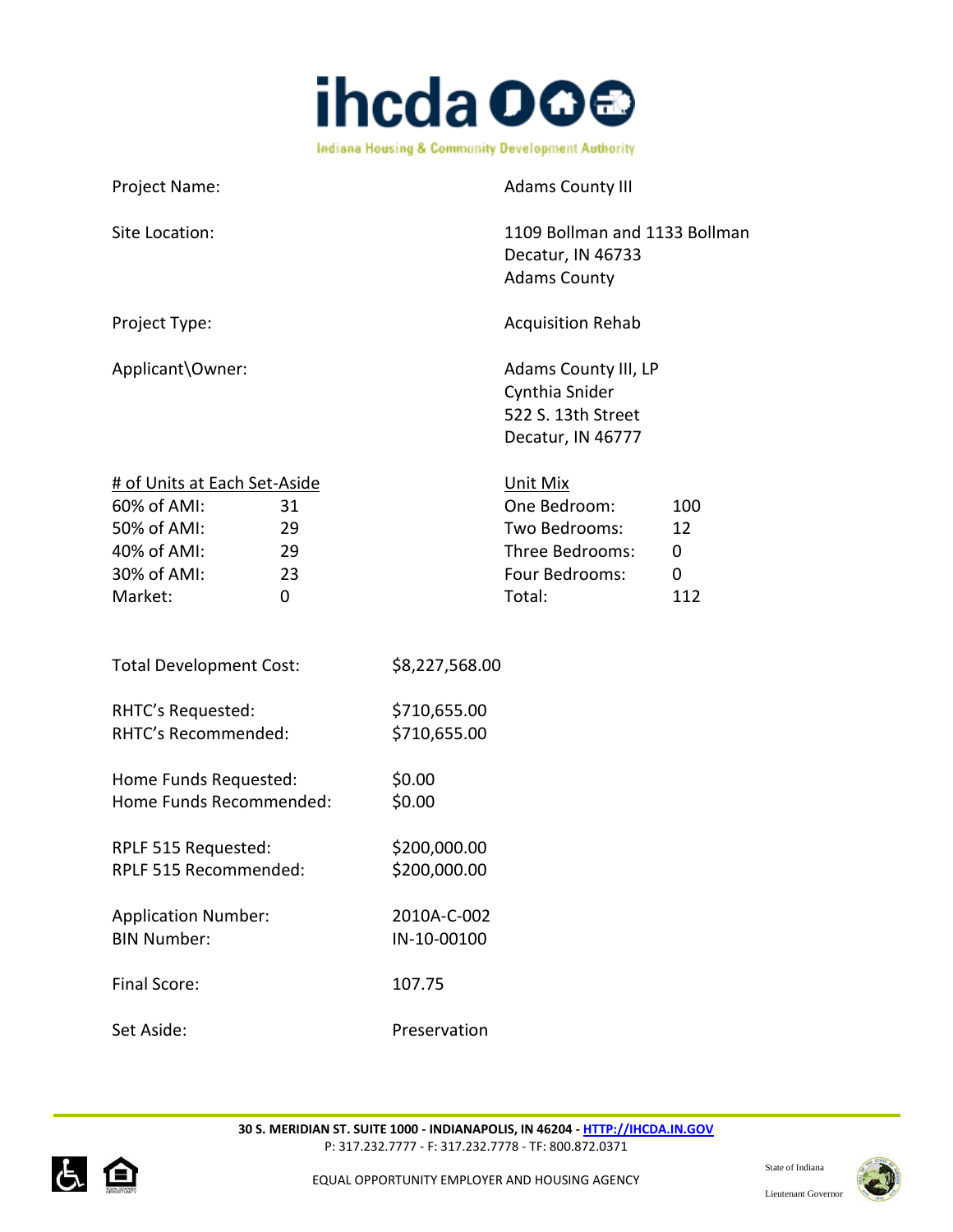

| Project Name:                                                                                                                    |                              | <b>Anderson Crossing</b>                                                                                                     |                                             |
|----------------------------------------------------------------------------------------------------------------------------------|------------------------------|------------------------------------------------------------------------------------------------------------------------------|---------------------------------------------|
| Site Location:                                                                                                                   |                              | 785 Balitmore Court<br>Portage Township, IN 46385<br><b>Porter County</b>                                                    |                                             |
| Project Type:                                                                                                                    |                              | <b>Aquistion Rehab</b>                                                                                                       |                                             |
| Applicant\Owner:                                                                                                                 |                              | Anderson Crossing Limited Partnership<br>David Cooper Jr.<br>229 Huber Village Boulevard, Suite 100<br>Westerville, OH 43081 |                                             |
| # of Units at Each Set-Aside<br>60% of AMI:<br>27<br>50% of AMI:<br>27<br>40% of AMI:<br>21<br>30% of AMI:<br>17<br>Market:<br>0 |                              | Unit Mix<br>One Bedroom:<br>Two Bedrooms:<br>Three Bedrooms:<br>Four Bedrooms:<br>Total:                                     | 92<br>$\mathbf 0$<br>0<br>$\mathbf 0$<br>92 |
| <b>Total Development Cost:</b>                                                                                                   | \$7,257,201.00               |                                                                                                                              |                                             |
| RHTC's Requested:<br>RHTC's Recommended:                                                                                         | \$718,102.00<br>\$718,102.00 |                                                                                                                              |                                             |
| Home Funds Requested:<br>Home Funds Recommended:                                                                                 | \$400,000.00<br>\$0.00       |                                                                                                                              |                                             |
| RPLF 515 Requested:<br>RPLF 515 Recommended:                                                                                     | \$500,000.00<br>\$500,000.00 |                                                                                                                              |                                             |
| <b>Application Number:</b><br><b>BIN Number:</b>                                                                                 | 2010A-C-005<br>IN-10-00200   |                                                                                                                              |                                             |
| Final Score:                                                                                                                     | 112                          |                                                                                                                              |                                             |
| Set Aside:                                                                                                                       | Rural                        |                                                                                                                              |                                             |



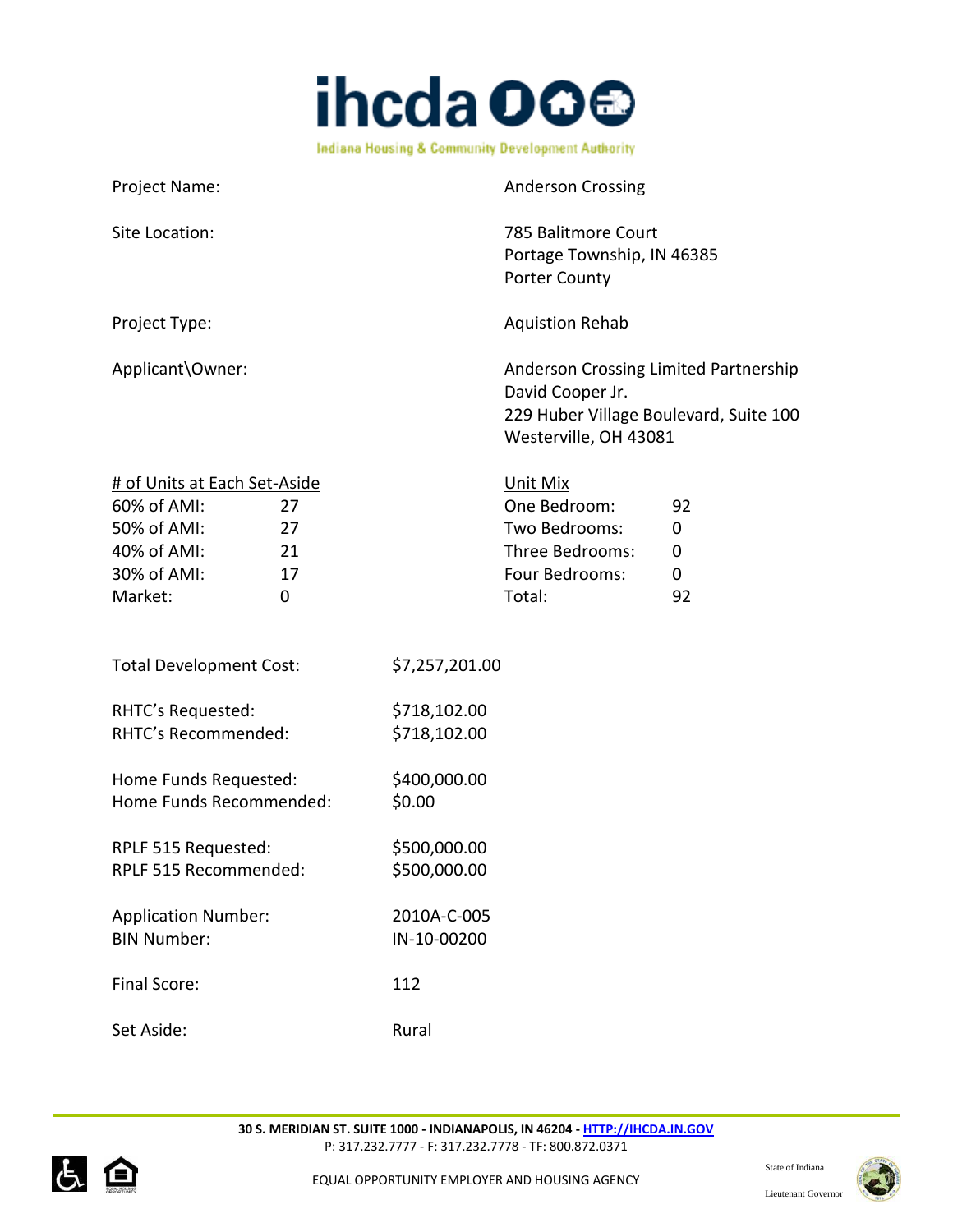

| Project Name:                                                                                                                    | <b>Avon Senior</b>                                                                                                   |
|----------------------------------------------------------------------------------------------------------------------------------|----------------------------------------------------------------------------------------------------------------------|
| Site Location:                                                                                                                   | Country Road 100 North<br>Avon, IN 46123<br><b>Hendricks County</b>                                                  |
| Project Type:                                                                                                                    | <b>New Construction</b>                                                                                              |
| Applicant\Owner:                                                                                                                 | <b>Avon Senior LLC</b><br>Aaron Pechota<br>5309 Transportation Blvd.<br>Cleveland, OH 44125                          |
| # of Units at Each Set-Aside<br>60% of AMI:<br>27<br>50% of AMI:<br>27<br>40% of AMI:<br>22<br>30% of AMI:<br>18<br>Market:<br>0 | Unit Mix<br>One Bedroom:<br>20<br>Two Bedrooms:<br>74<br>Three Bedrooms:<br>0<br>Four Bedrooms:<br>0<br>Total:<br>94 |
| <b>Total Development Cost:</b>                                                                                                   | \$14,892,313.00                                                                                                      |
| RHTC's Requested:<br>RHTC's Recommended:                                                                                         | \$1,591,290.00<br>\$1,591,290.00                                                                                     |
| Home Funds Requested:<br>Home Funds Recommended:                                                                                 | \$400,000.00<br>\$0.00                                                                                               |
| Development Fund Request:<br>Development Fund Recomm:                                                                            | \$0.00<br>\$0.00                                                                                                     |
| <b>Application Number:</b><br><b>BIN Number:</b>                                                                                 | 2010A-C-007<br>IN-10-00300                                                                                           |
| Final Score:                                                                                                                     | 118                                                                                                                  |
| Set Aside:                                                                                                                       | Senior                                                                                                               |



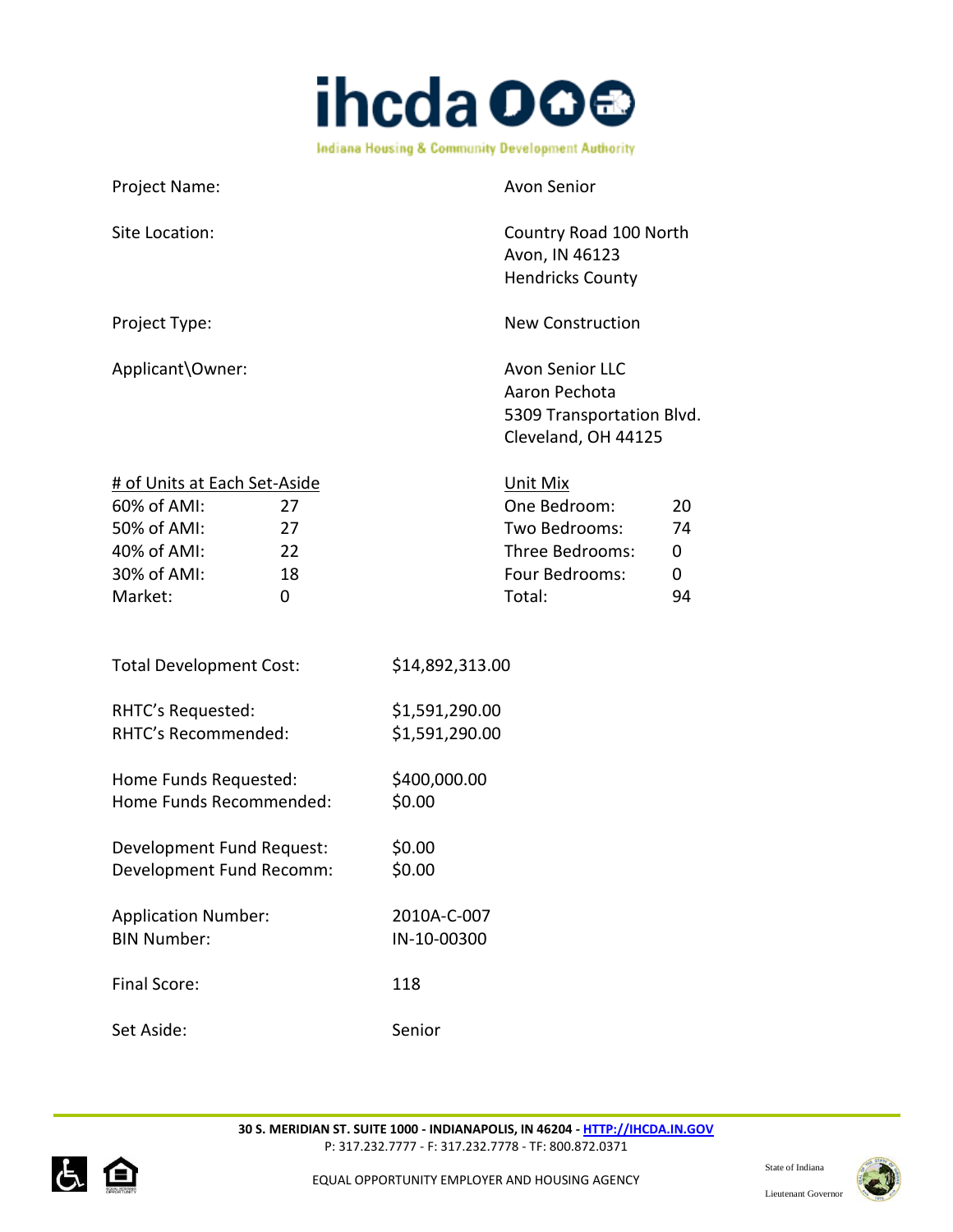

| Project Name:                                         |    |                                                                                                           |                                                                                        | Beechwood Gardens and Hawthorne Place |
|-------------------------------------------------------|----|-----------------------------------------------------------------------------------------------------------|----------------------------------------------------------------------------------------|---------------------------------------|
| Site Location:                                        |    | H: 5244 East 32nd Street<br>B: 2915 North Graham Avenue<br>Indianapolis, IN 46218<br><b>Marion County</b> |                                                                                        |                                       |
| Project Type:                                         |    |                                                                                                           | <b>Acquisition Rehab</b>                                                               |                                       |
| Applicant\Owner:                                      |    |                                                                                                           | B and H, LP<br><b>Bruce Baird</b><br>1919 N. Meridian Street<br>Indianapolis, IN 46218 |                                       |
| # of Units at Each Set-Aside                          |    |                                                                                                           | Unit Mix                                                                               |                                       |
| 60% of AMI:                                           | 95 |                                                                                                           | One Bedroom:                                                                           | 32                                    |
| 50% of AMI:                                           | 94 |                                                                                                           | Two Bedrooms:                                                                          | 123                                   |
| 40% of AMI:                                           | 70 |                                                                                                           | Three Bedrooms:                                                                        | 118                                   |
| 30% of AMI:                                           | 58 |                                                                                                           | Four Bedrooms:                                                                         | 44                                    |
| Market:                                               | 0  |                                                                                                           | Total:                                                                                 | 317                                   |
| <b>Total Development Cost:</b>                        |    | \$21,187,428.00                                                                                           |                                                                                        |                                       |
| RHTC's Requested:<br>RHTC's Recommended:              |    | \$1,967,181.00<br>\$1,967,181.00                                                                          |                                                                                        |                                       |
| Home Funds Requested:<br>Home Funds Recommended:      |    | \$0.00<br>\$0.00                                                                                          |                                                                                        |                                       |
| Development Fund Request:<br>Development Fund Recomm: |    | \$0.00<br>\$0.00                                                                                          |                                                                                        |                                       |
| <b>Application Number:</b><br><b>BIN Number:</b>      |    | 2010A-C-008<br>IN-10-00400                                                                                |                                                                                        |                                       |
| Final Score:                                          |    | 103.75                                                                                                    |                                                                                        |                                       |
| Set Aside:                                            |    | Preservation                                                                                              |                                                                                        |                                       |

P: 317.232.7777 - F: 317.232.7778 - TF: 800.872.0371

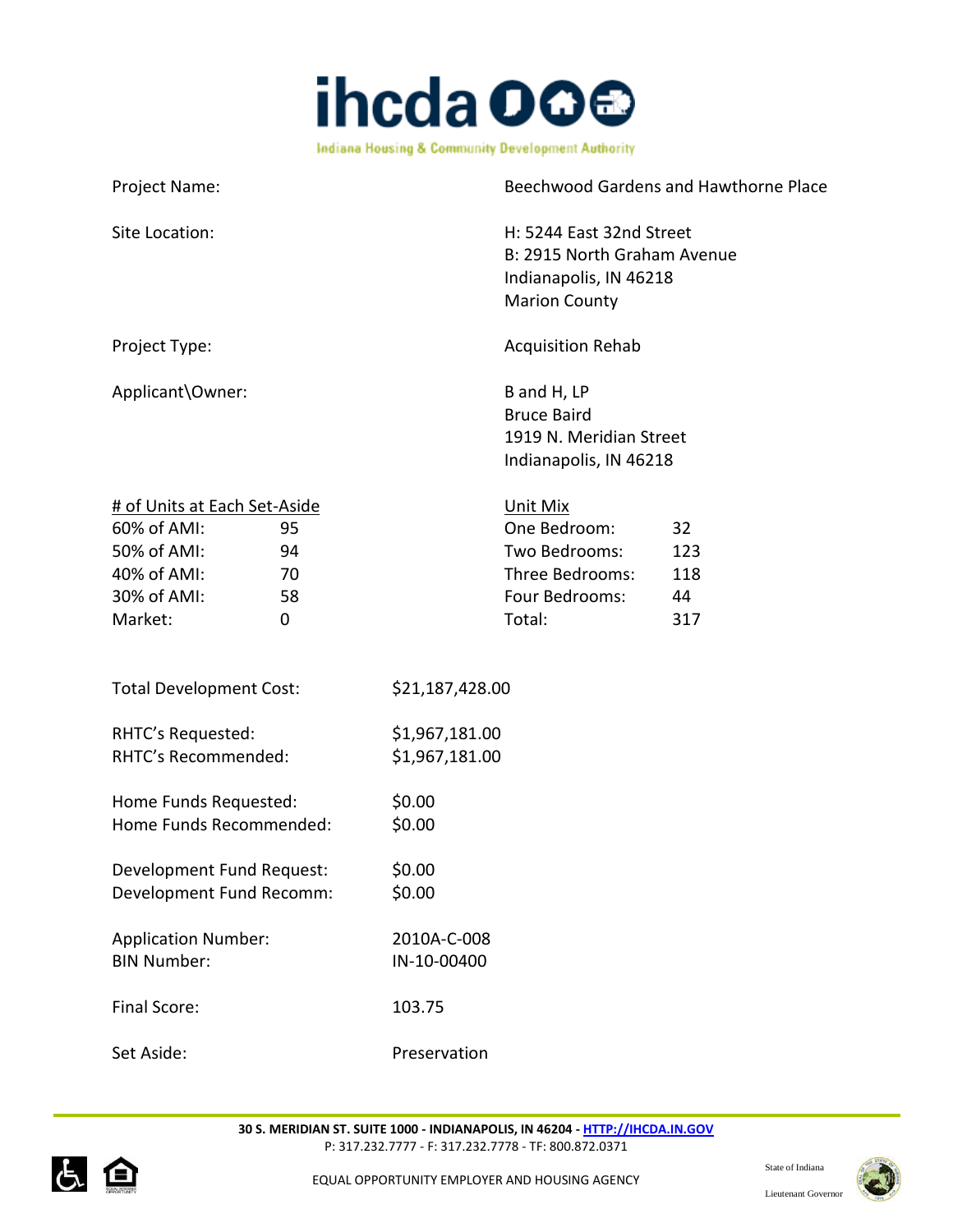

Project Name: Caravelle Commons Apartments Site Location: 1641 N. Park, 1626 N. Broadway, 1607 N. Broadway Indianapolis, IN 46202 Marion County Project Type: New Construction Applicant\Owner: New Caravelle, LP Bruce Baird 1919 N. Meridian Street Indianapolis, IN 46218 # of Units at Each Set-Aside Unit Mix 60% of AMI: 46 One Bedroom: 27 50% of AMI: 46 Two Bedrooms: 57 40% of AMI: 35 Three Bedrooms: 66 30% of AMI: 28 and 28 Four Bedrooms: 5 Market: 0 0 Total: 155 Total Development Cost: \$32,254,444.00 RHTC's Requested: \$3,353,192.00 RHTC's Recommended: \$3,353,192.00 Home Funds Requested: \$0.00 Home Funds Recommended: \$0.00 Development Fund Request: \$0.00 Development Fund Recomm: \$0.00 Application Number: 2010A-C-013 BIN Number: IN-10-00500 Final Score: 116.5



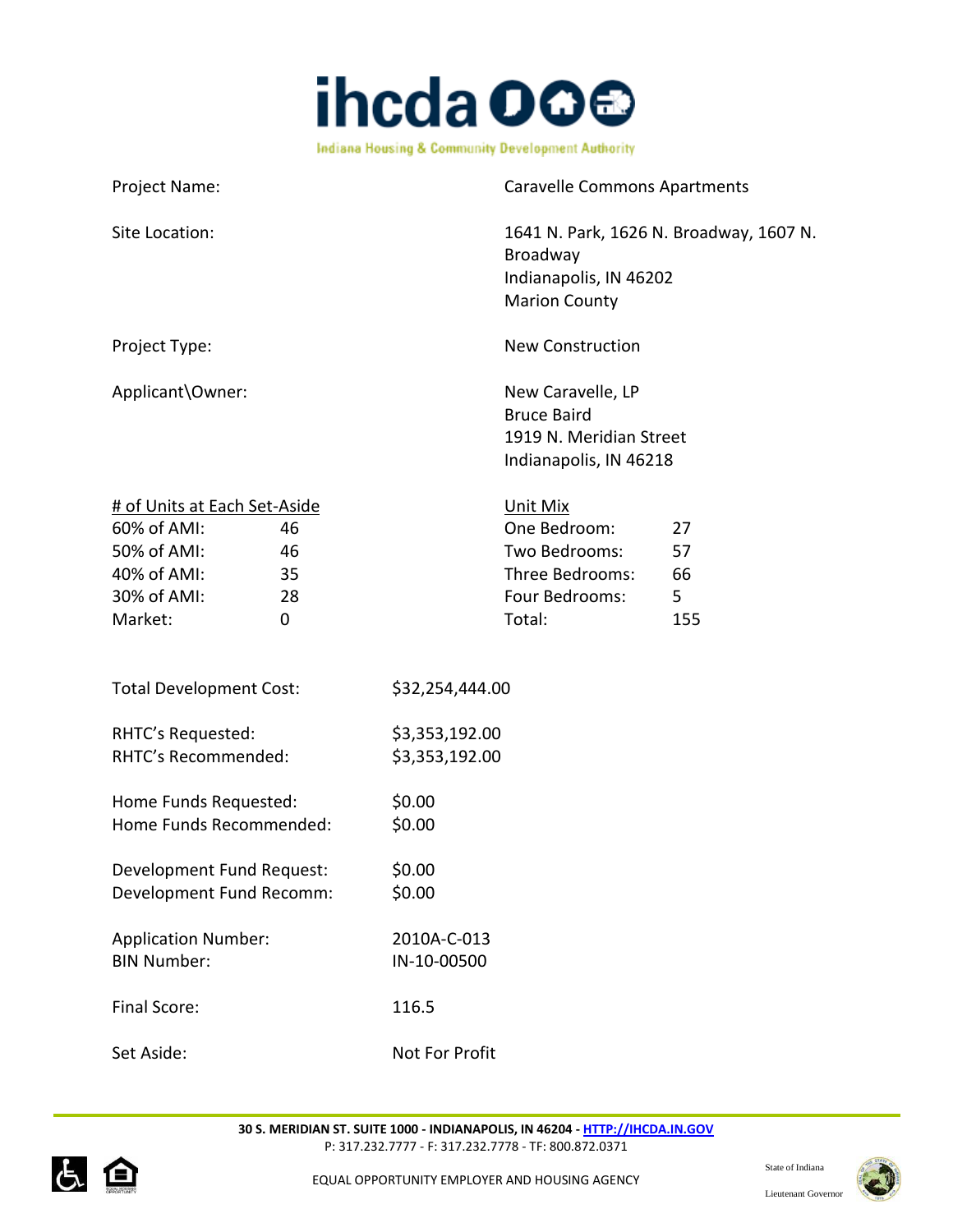

| Project Name:                                                                                                                   | Chatham Square                                                                                                        |
|---------------------------------------------------------------------------------------------------------------------------------|-----------------------------------------------------------------------------------------------------------------------|
| Site Location:                                                                                                                  | Greenbush and Shenandoah<br>Lafayette, IN 47905<br><b>Tippecanoe County</b>                                           |
| Project Type:                                                                                                                   | <b>New Construction</b>                                                                                               |
| Applicant\Owner:                                                                                                                | BrinLaf, LP<br>Peter Levavi<br>666 Dundee Road, Suite 1102<br>Northbrook, IL 60062                                    |
| # of Units at Each Set-Aside<br>60% of AMI:<br>35<br>50% of AMI:<br>25<br>40% of AMI:<br>20<br>30% of AMI:<br>9<br>Market:<br>0 | Unit Mix<br>One Bedroom:<br>16<br>Two Bedrooms:<br>44<br>Three Bedrooms:<br>24<br>Four Bedrooms:<br>5<br>Total:<br>89 |
| <b>Total Development Cost:</b>                                                                                                  | \$15,931,481.00                                                                                                       |
| RHTC's Requested:<br>RHTC's Recommended:                                                                                        | \$1,207,798.00<br>\$1,207,798.00                                                                                      |
| Home Funds Requested:<br>Home Funds Recommended:                                                                                | \$0.00<br>\$0.00                                                                                                      |
| Development Fund Request:<br>Development Fund Recomm:                                                                           | \$0.00<br>\$0.00                                                                                                      |
| <b>Application Number:</b><br><b>BIN Number:</b>                                                                                | 2010A-C-015<br>IN-10-00600                                                                                            |
| Final Score:                                                                                                                    | 115                                                                                                                   |
| Set Aside:                                                                                                                      | <b>Small City</b>                                                                                                     |



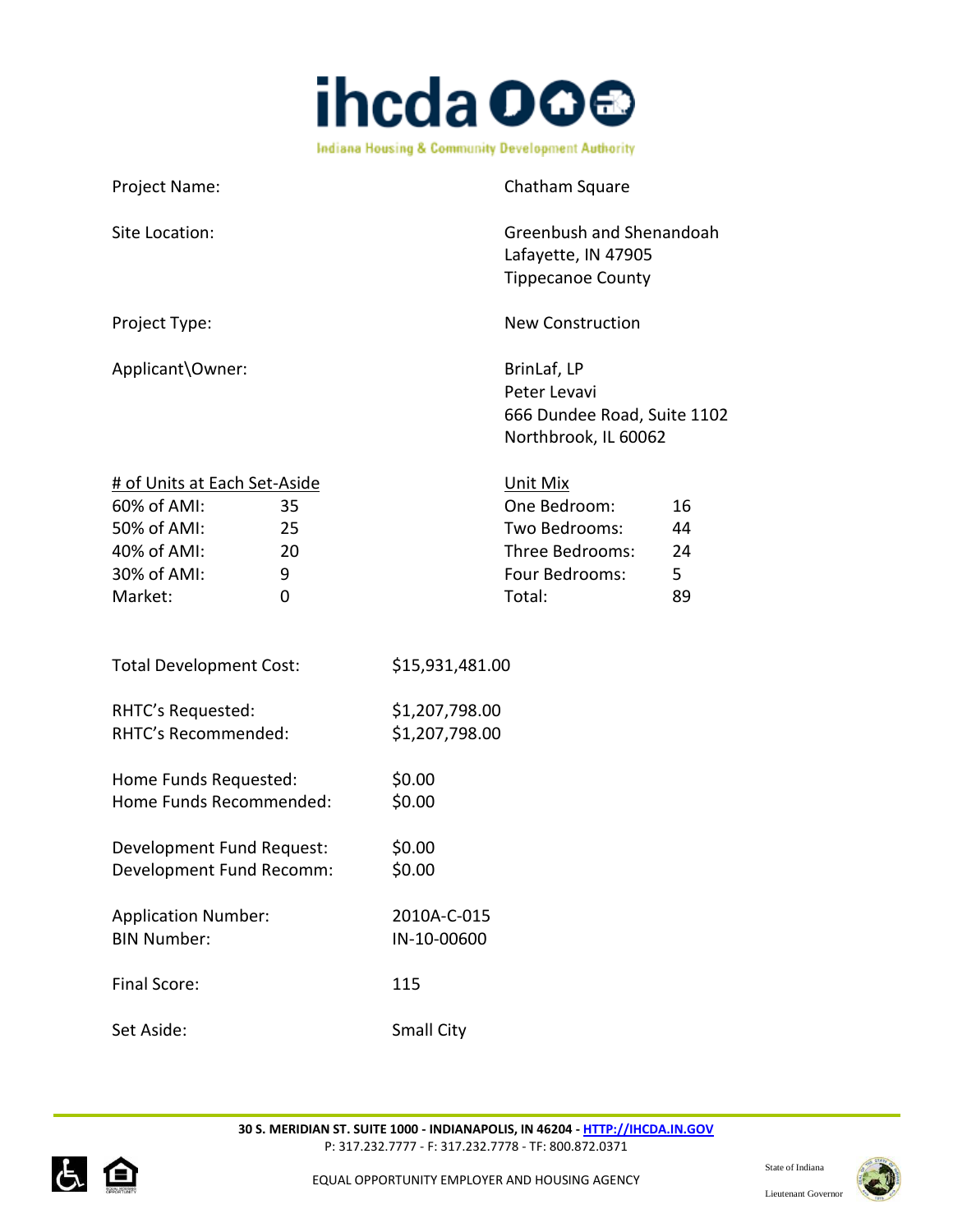

| Project Name:                                                                                                                    | <b>Commons at Spring Mill</b>                                                                                                   |
|----------------------------------------------------------------------------------------------------------------------------------|---------------------------------------------------------------------------------------------------------------------------------|
| Site Location:                                                                                                                   | West Terminus of Wendover Avenue<br>Westfield, IN 46074<br><b>Hamilton County</b>                                               |
| Project Type:                                                                                                                    | <b>New Construction</b>                                                                                                         |
| Applicant\Owner:                                                                                                                 | Commons at Spring Mill, LP<br>Edgar N. Tipton, Jr.<br>2445 North Meridian Street<br>Indianapolis, IN 46208                      |
| # of Units at Each Set-Aside<br>60% of AMI:<br>15<br>50% of AMI:<br>21<br>40% of AMI:<br>17<br>30% of AMI:<br>13<br>Market:<br>6 | Unit Mix<br>One Bedroom:<br>18<br>Two Bedrooms:<br>32<br>Three Bedrooms:<br>22<br>Four Bedrooms:<br>$\mathbf 0$<br>Total:<br>72 |
| <b>Total Development Cost:</b>                                                                                                   | \$8,703,085.00                                                                                                                  |
| RHTC's Requested:<br>RHTC's Recommended:                                                                                         | \$800,000.00<br>\$800,000.00                                                                                                    |
| Home Funds Requested:<br>Home Funds Recommended:                                                                                 | \$400,000.00<br>\$0.00                                                                                                          |
| Development Fund Request:<br>Development Fund Recomm:                                                                            | \$500,000.00<br>\$846,465.00                                                                                                    |
| <b>Application Number:</b><br><b>BIN Number:</b>                                                                                 | 2010A-C-020<br>IN-10-00700                                                                                                      |
| <b>Final Score:</b>                                                                                                              | 115                                                                                                                             |
| Set Aside:                                                                                                                       | Rural                                                                                                                           |



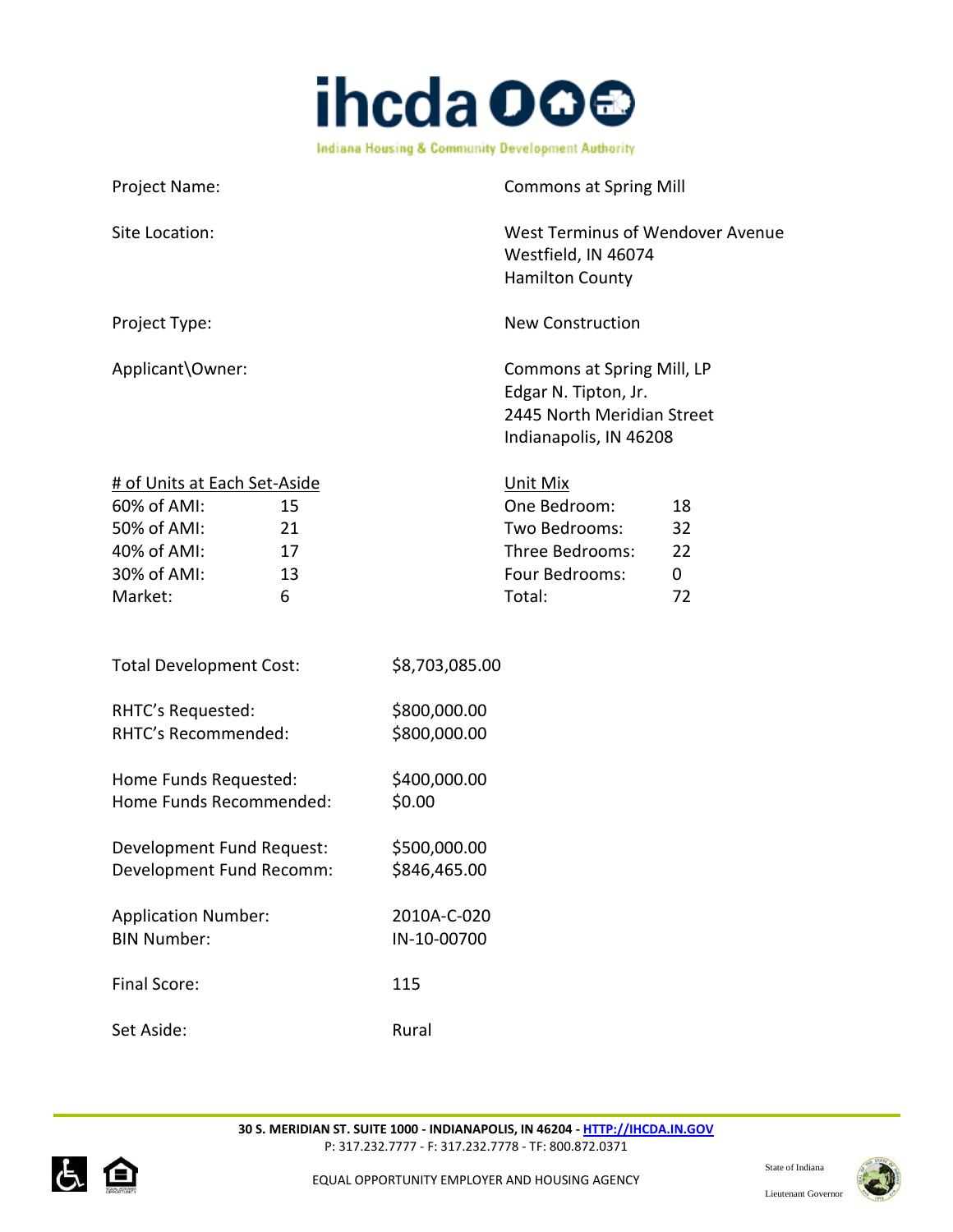

| Project Name:                | Deer Run Apartments                                                                                                                                    |
|------------------------------|--------------------------------------------------------------------------------------------------------------------------------------------------------|
| Site Location:               | 600 Deer Run Drive<br>Lawrenceburg, IN 47025<br>Dearborn County                                                                                        |
| Project Type:                | <b>Aquisition Rehab</b>                                                                                                                                |
| Applicant\Owner:             | To be formed for profit subsidiary of Miller-<br>Valentine Apartments III LLC<br><b>Brian McGeady</b><br>9349 WaterStone Blvd.<br>Cincinnati, OH 45249 |
| # of Units at Each Set-Aside | Unit Mix                                                                                                                                               |

| $60\%$ of AMI: | 23 | One Bedroom:    | 17 |
|----------------|----|-----------------|----|
| 50% of AMI:    | 28 | Two Bedrooms:   | 48 |
| 40% of AMI:    | 19 | Three Bedrooms: | 18 |
| 30% of AMI:    | 13 | Four Bedrooms:  | 0  |
| Market:        |    | Total:          | 83 |

| <b>Total Development Cost:</b> | \$9,488,774.00 |
|--------------------------------|----------------|
|                                |                |

| RHTC's Requested:   | \$849,960.00 |
|---------------------|--------------|
| RHTC's Recommended: | \$849,960.00 |

| Home Funds Requested:   | \$400,000.00 |
|-------------------------|--------------|
| Home Funds Recommended: | \$400,000.00 |

Development Fund Request: \$0.00 Development Fund Recomm: \$0.00

| 2010A-C-025 |
|-------------|
| IN-10-00800 |
|             |
|             |

Final Score: 107.75

Set Aside: Preservation



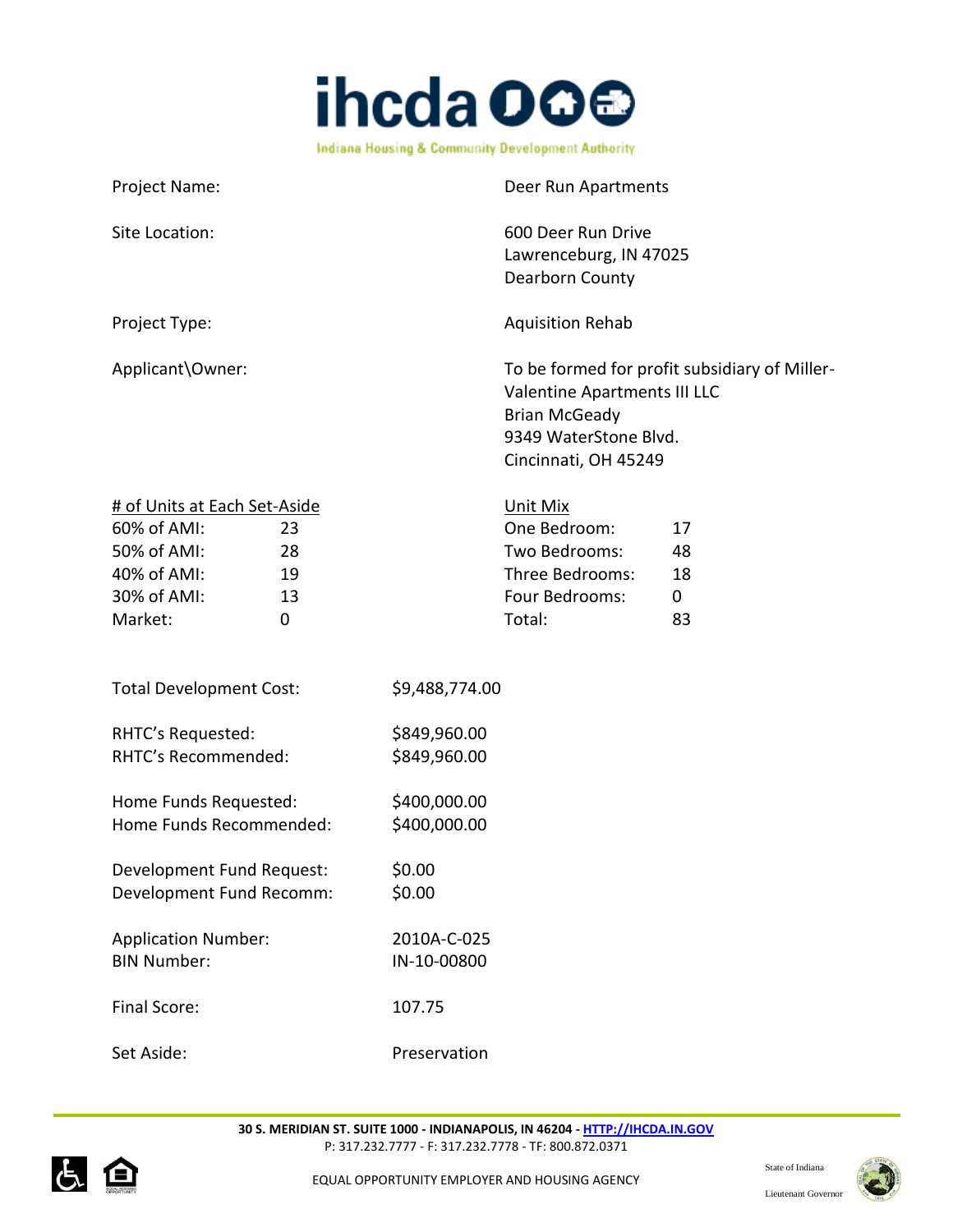

| Project Name:    | <b>East Central Towers</b>                                                                                                   |
|------------------|------------------------------------------------------------------------------------------------------------------------------|
| Site Location:   | 905 E. Washington Boulevard<br>Fort Wayne, IN 46803<br><b>Allen County</b>                                                   |
| Project Type:    | <b>Aquisition Rehab</b>                                                                                                      |
| Applicant\Owner: | <b>Community Housing Concepts East Central</b><br><b>LLC</b><br>Ron LaFollette<br>6795 E. Tennessee Ave.<br>Denver, CO 80224 |

| # of Units at Each Set-Aside |    | Unit Mix        |     |
|------------------------------|----|-----------------|-----|
| 60% of AMI:                  | 49 | One Bedroom:    | 154 |
| 50% of AMI:                  | 49 | Two Bedrooms:   | 13  |
| 40% of AMI:                  | 37 | Three Bedrooms: |     |
| 30% of AMI:                  | 31 | Four Bedrooms:  |     |
| Market:                      |    | Total:          | 167 |

| <b>Total Development Cost:</b> | \$13,113,149.00 |
|--------------------------------|-----------------|
| RHTC's Requested:              | \$1,111,103.00  |
| RHTC's Recommended:            | \$1,111,103.00  |
| Home Funds Requested:          | \$0.00          |
| Home Funds Recommended:        | \$0.00          |
| Development Fund Request:      | \$0.00          |
| Development Fund Recomm:       | \$0.00          |
| <b>Application Number:</b>     | 2010A-C-027     |
| <b>BIN Number:</b>             | IN-10-00900     |
| Final Score:                   | 110             |
| Set Aside:                     | Large City      |



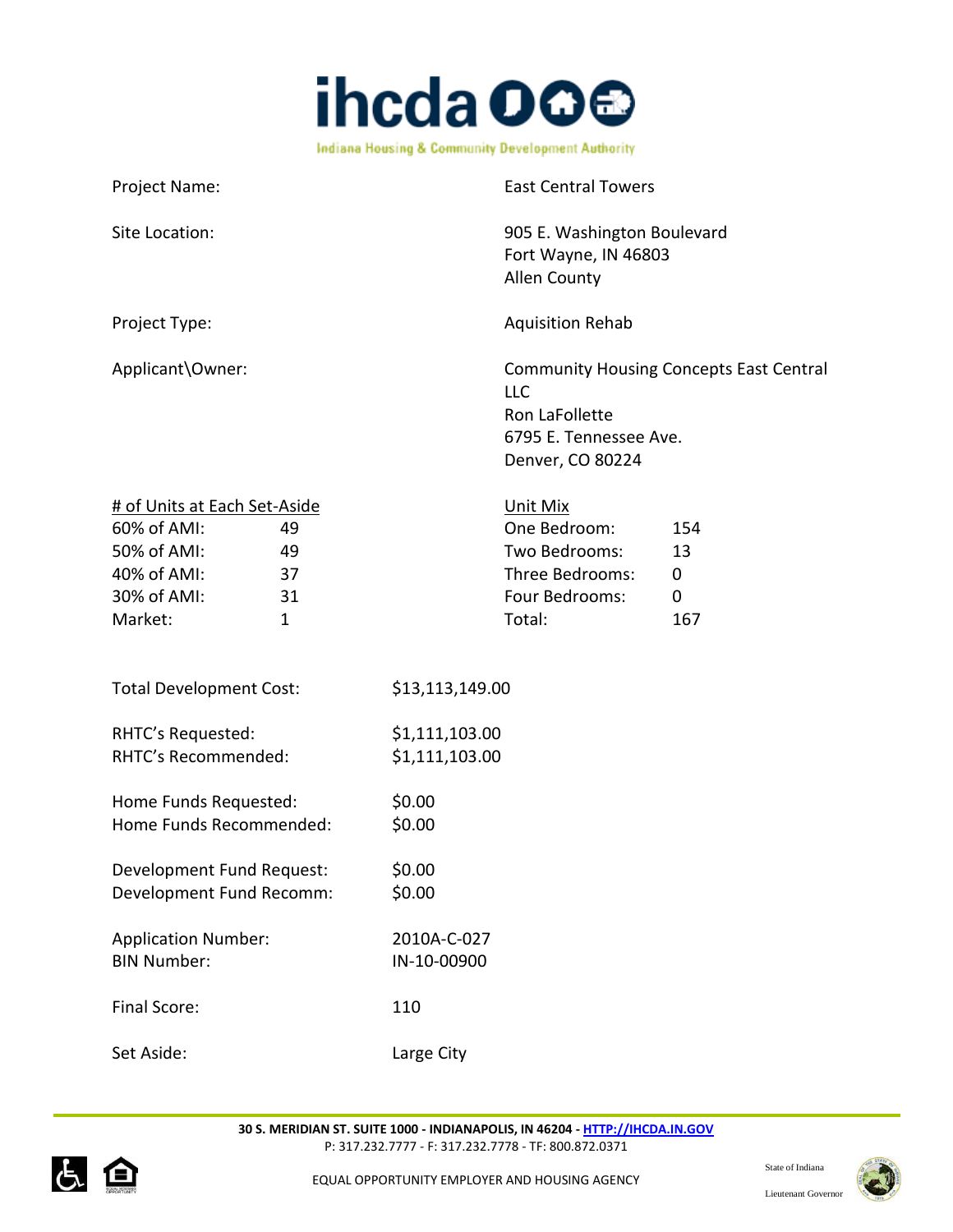

| Project Name:                                                                                                                    | The Enclave at Meridian Apartments                                                                                  |
|----------------------------------------------------------------------------------------------------------------------------------|---------------------------------------------------------------------------------------------------------------------|
| Site Location:                                                                                                                   | 3755, 3761, and 3777 North Meridian<br>Indianapolis, IN 46208<br><b>Marion County</b>                               |
| Project Type:                                                                                                                    | Rehab                                                                                                               |
| Applicant\Owner:                                                                                                                 | The Enclave at Meridian, LP<br>Nathan L. Rush<br>130 East 30th Street<br>Indianapolis, IN 46205                     |
| # of Units at Each Set-Aside<br>60% of AMI:<br>22<br>50% of AMI:<br>22<br>40% of AMI:<br>17<br>30% of AMI:<br>14<br>Market:<br>0 | Unit Mix<br>One Bedroom:<br>68<br>Two Bedrooms:<br>6<br>Three Bedrooms:<br>1<br>Four Bedrooms:<br>0<br>Total:<br>75 |
| <b>Total Development Cost:</b>                                                                                                   | \$8,768,132.00                                                                                                      |
| RHTC's Requested:<br>RHTC's Recommended:                                                                                         | \$800,000.00<br>\$800,000.00                                                                                        |
| Home Funds Requested:<br>Home Funds Recommended:                                                                                 | \$0.00<br>\$0.00                                                                                                    |
| Development Fund Request:<br>Development Fund Recomm:                                                                            | \$400,000.00<br>\$140,000.00                                                                                        |
| <b>Application Number:</b><br><b>BIN Number:</b>                                                                                 | 2010A-C-029<br>IN-10-02000                                                                                          |
| Final Score:                                                                                                                     | 109                                                                                                                 |
| Set Aside:                                                                                                                       | Preservation                                                                                                        |



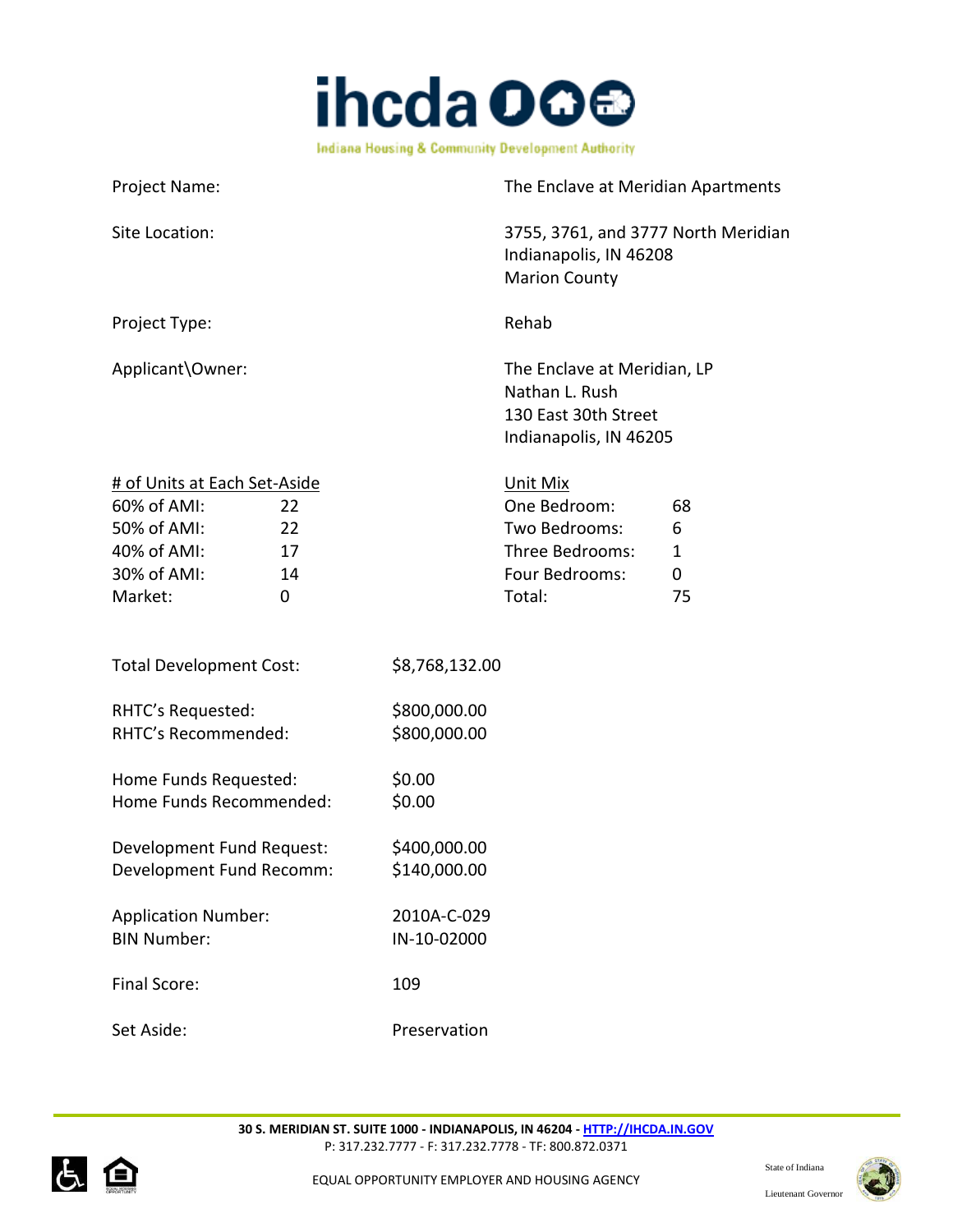

| Project Name:                 | <b>Gary Manor Apartments</b>                                                                                        |
|-------------------------------|---------------------------------------------------------------------------------------------------------------------|
| Site Location:                | 1200 Washington Street<br>Gary, IN 46407                                                                            |
|                               | Lake County                                                                                                         |
| Project Type:                 | <b>Aquisition Rehab</b>                                                                                             |
| Applicant\Owner:              | <b>Community Housing Concepts Gary Manor</b><br>LLC<br>Ron LaFollette<br>9795 E. Tennessee Ave.<br>Devner, CO 80224 |
| # of Units at Each Set-Aside  | Unit Mix                                                                                                            |
| $60\%$ of $\Delta M$ I.<br>59 | One Redroom:<br>172                                                                                                 |

| $60\%$ of AMI: | 59 | One Bedroom:    | 172 |
|----------------|----|-----------------|-----|
| 50% of AMI:    | 59 | Two Bedrooms:   | 20  |
| 40% of AMI:    | 44 | Three Bedrooms: | h   |
| 30% of AMI:    | 35 | Four Bedrooms:  |     |
| Market:        |    | Total:          | 198 |

| <b>Total Development Cost:</b> | \$17,232,022.00 |
|--------------------------------|-----------------|
|--------------------------------|-----------------|

| RHTC's Requested:   | \$1,247,604.00 |
|---------------------|----------------|
| RHTC's Recommended: | \$1,247,604.00 |

|                         | \$0.00 |
|-------------------------|--------|
| Home Funds Recommended: | \$0.00 |

Development Fund Request: \$0.00 Development Fund Recomm: \$0.00

Application Number: 2010A-C-031 BIN Number: IN-10-01000 Final Score: 107

Set Aside: Preservation



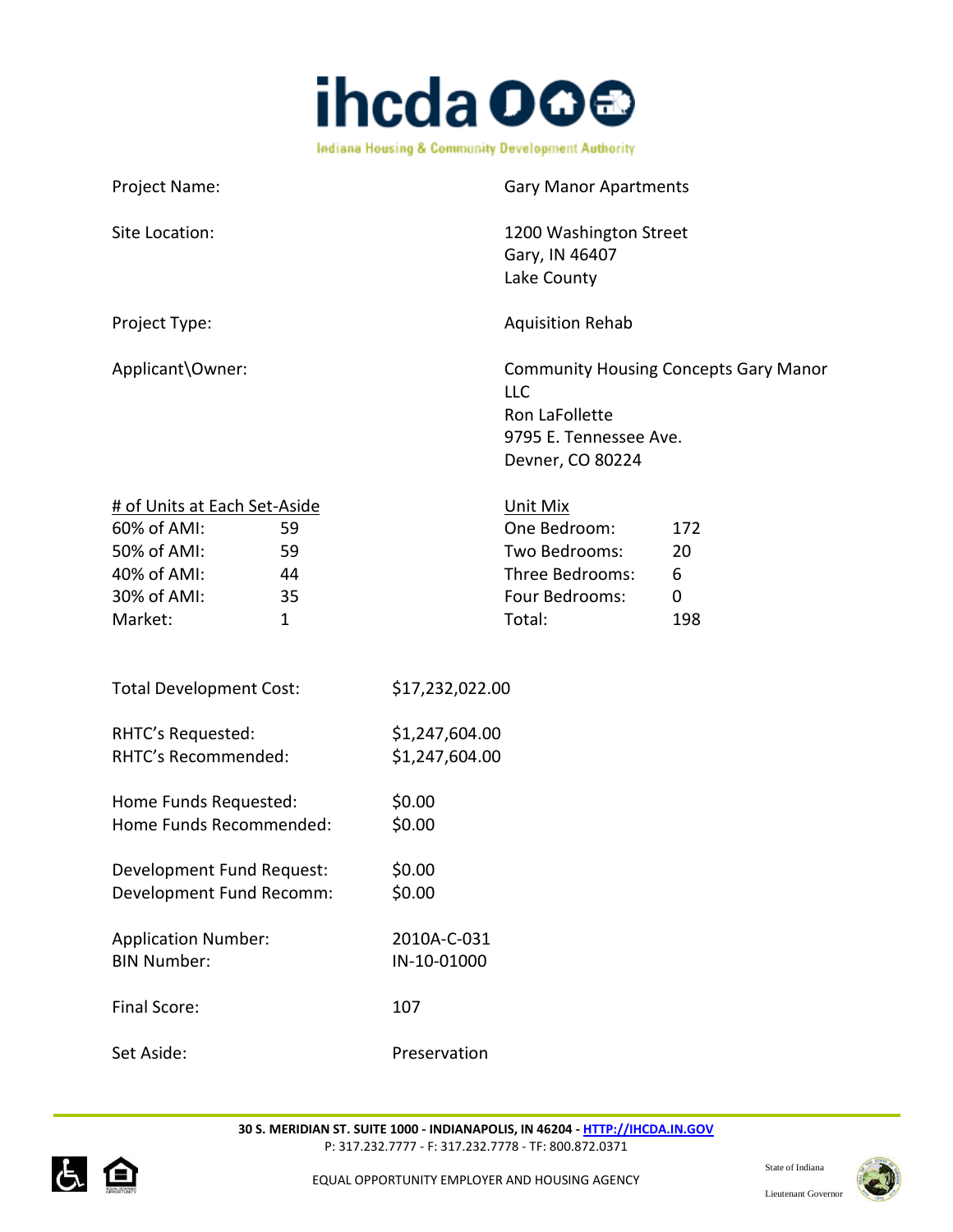

| Project Name:<br>Site Location:                                                                                              | <b>Greenbriar Senior</b><br>770 E. Franklin<br>Spencer, IN 47460<br>Owen County                                     |
|------------------------------------------------------------------------------------------------------------------------------|---------------------------------------------------------------------------------------------------------------------|
| Project Type:                                                                                                                | <b>Aquisition Rehab</b>                                                                                             |
| Applicant\Owner:                                                                                                             | Greenbriar Senior, LP<br>Cynthia Snider<br>522 S. 13th Street<br>Decatur, IN 46733                                  |
| # of Units at Each Set-Aside<br>60% of AMI:<br>8<br>50% of AMI:<br>8<br>40% of AMI:<br>8<br>30% of AMI:<br>6<br>Market:<br>0 | Unit Mix<br>One Bedroom:<br>30<br>Two Bedrooms:<br>0<br>Three Bedrooms:<br>0<br>Four Bedrooms:<br>0<br>Total:<br>30 |
| <b>Total Development Cost:</b>                                                                                               | \$2,728,888.00                                                                                                      |
| RHTC's Requested:<br>RHTC's Recommended:                                                                                     | \$234,035.00<br>\$234,035.00                                                                                        |
| Home Funds Requested:<br>Home Funds Recommended:                                                                             | \$0.00<br>\$0.00                                                                                                    |
| Development Fund Request:<br>Development Fund Recomm:                                                                        | \$0.00<br>\$0.00                                                                                                    |
| <b>Application Number:</b><br><b>BIN Number:</b>                                                                             | 2010A-C-032<br>IN-10-01100                                                                                          |
| Final Score:                                                                                                                 | 116                                                                                                                 |
| Set Aside:                                                                                                                   | Elderly                                                                                                             |



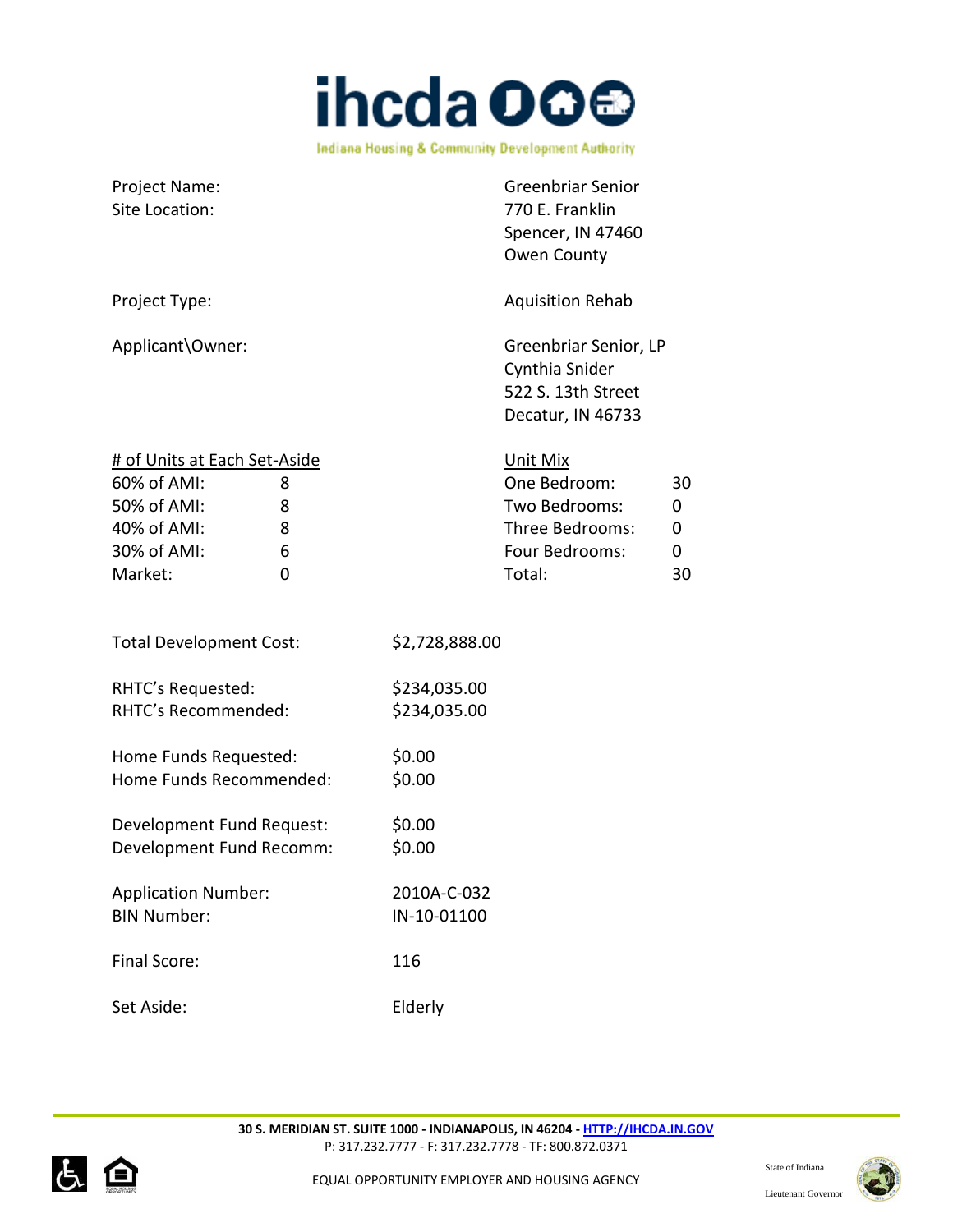

Project Name: Greene County III Site Location: a: 1000 Meadowbrook b: 240 West Street Linton, Worthington, IN 47441 Greene Project Type:  $\blacksquare$ Applicant\Owner: Greene County III, LP Cynthia Snider 522 S. 13th Street Decatur, IN 46733 # of Units at Each Set-Aside Unit Mix 60% of AMI: 23 One Bedroom: 83 50% of AMI: 23 Two Bedrooms: 6 40% of AMI: 23 Three Bedrooms: 0 30% of AMI: 20 20 Four Bedrooms: 0 Market: 0 Total: 89 Total Development Cost: \$6,580,948.00 RHTC's Requested: \$588,868.00 RHTC's Recommended: \$588,868.00 Home Funds Requested: \$0.00 Home Funds Recommended: \$0.00 Development Fund Request: \$0.00 Development Fund Recomm: \$0.00 Application Number: 2010A-C-033 BIN Number: IN-10-01200 Final Score: 112.25 Set Aside: Rural



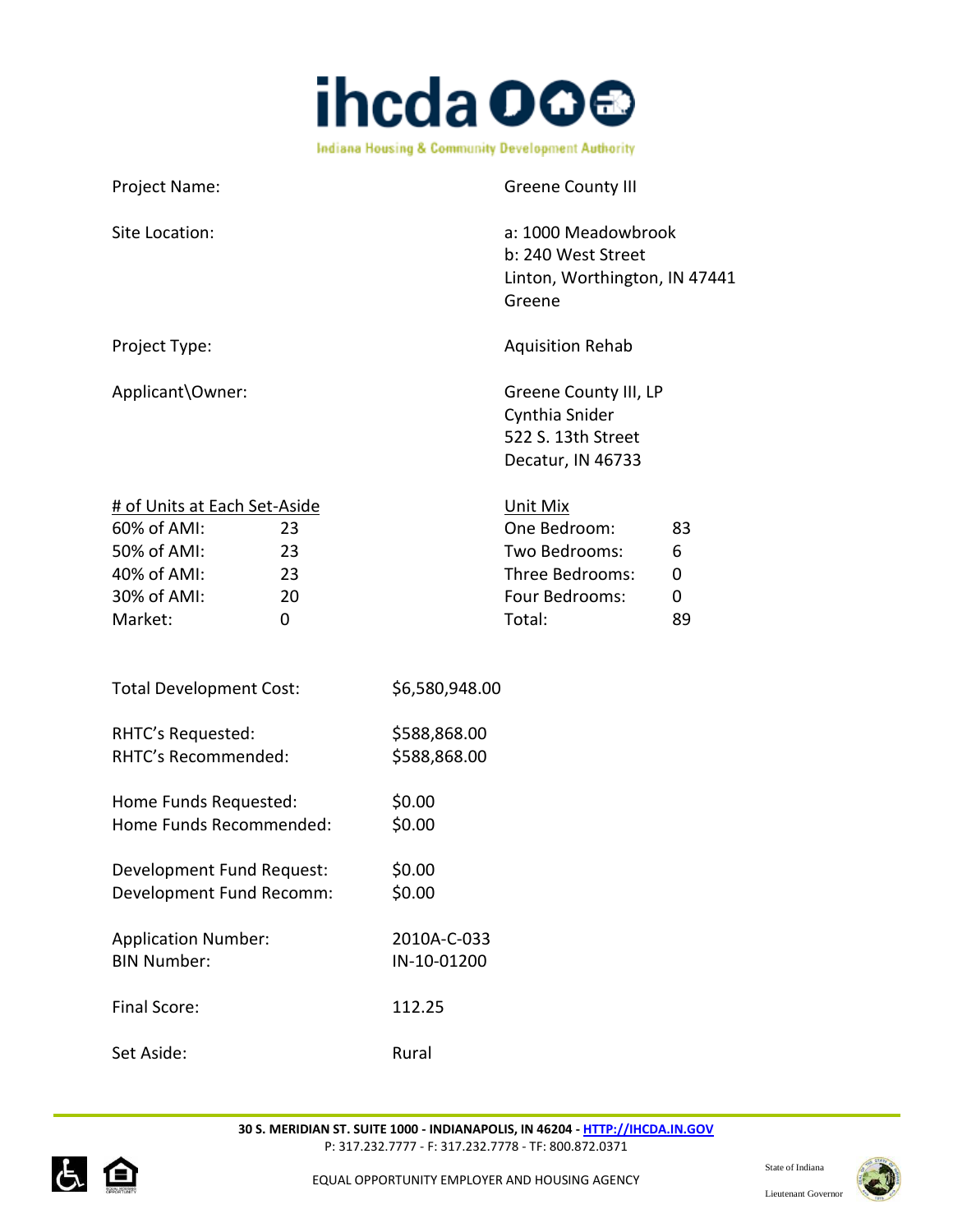

Project Name: Jackson & Vine Apartments Site Location: 300 East Washington & 619 E. Jackson Street Muncie, IN 47305 Delaware County Project Type: National Assemblance Rehability Rehability Rehability Rehability Rehability Rehability Rehability Applicant\Owner:  $Jackson$  and Vine LP Duane Miller 8900 Keystone Crossing, Suite 1000 Indianapolis, IN 46240 # of Units at Each Set-Aside Unit Mix 60% of AMI: 10 One Bedroom: 26 50% of AMI: 10 Two Bedrooms: 9 40% of AMI: 10 Three Bedrooms: 0 30% of AMI: 5 Four Bedrooms: 0 Market: 0 Total: 35 Total Development Cost: \$6,196,271.00 RHTC's Requested: \$687,160.00 RHTC's Recommended: \$687,160.00 Home Funds Requested: \$0.00 Home Funds Recommended: \$0.00 Development Fund Request: \$380,000.00 Development Fund Recomm: \$0.00 Application Number: 2010A-C-039 BIN Number: IN-10-01300 Final Score: 108.25 Set Aside: Preservation



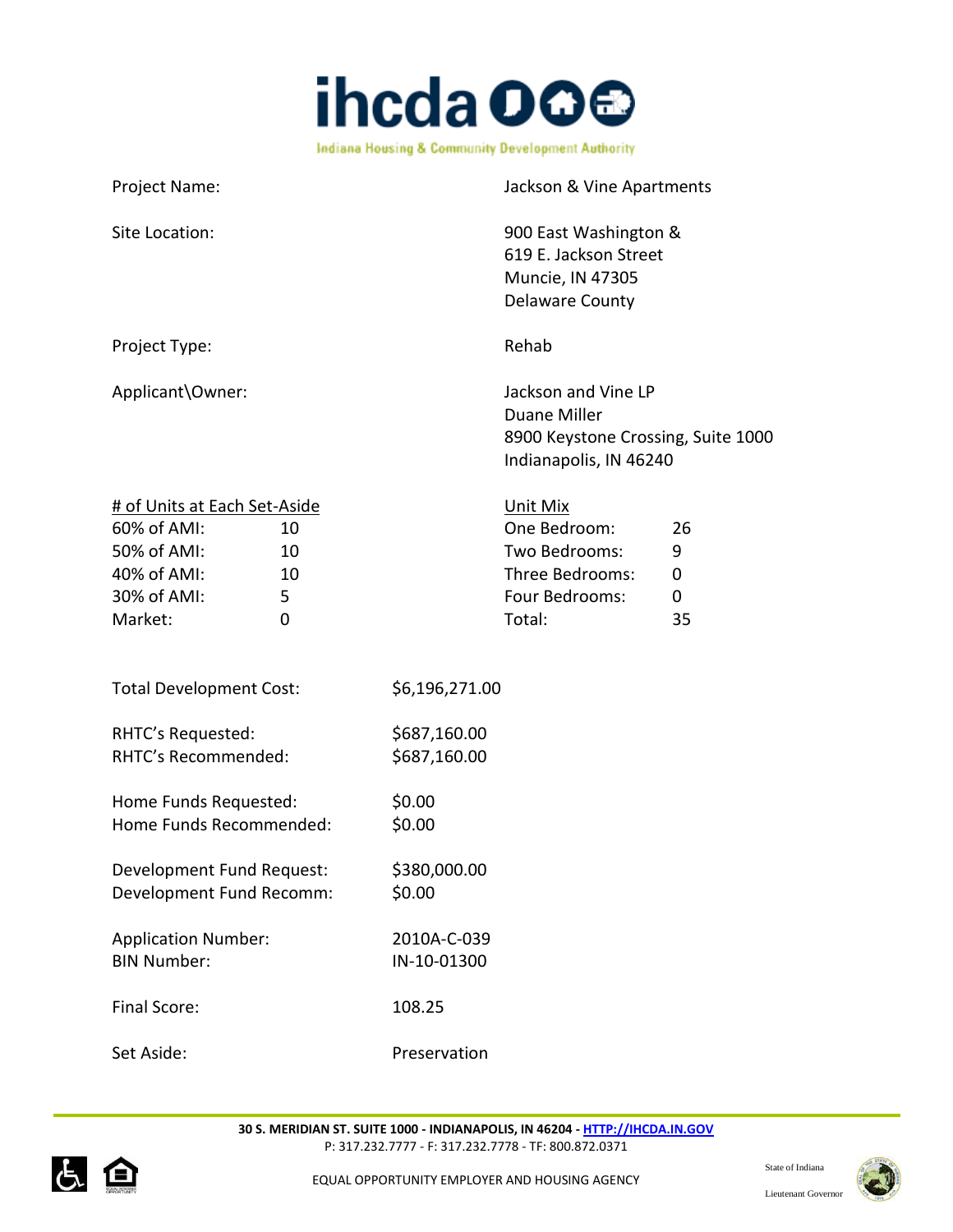

| Project Name:                                                                                       |           | Lawrence Village Senior Residence                                                                                                                          |
|-----------------------------------------------------------------------------------------------------|-----------|------------------------------------------------------------------------------------------------------------------------------------------------------------|
| Site Location:                                                                                      |           | SE Intersection of Birtz and Hawkins Roads<br>Lawrence, IN 46216<br><b>Marion County</b>                                                                   |
| Project Type:                                                                                       |           | <b>New Construction</b>                                                                                                                                    |
| Applicant\Owner:                                                                                    |           | To be formed for profit subsidiary of Miller-<br>Valentine Apartments III LLC<br><b>Brian McGeady</b><br>9349 WaterStone Boulevard<br>Cincinnati, OH 45249 |
| # of Units at Each Set-Aside<br>60% of AMI:<br>$\Gamma \cap \Omega'$ of $\Lambda \Lambda \Lambda$ . | 13<br>1 ገ | Unit Mix<br>One Bedroom:<br>25<br>חר<br>Tua Dodroomai                                                                                                      |

| $60\%$ of AMI: | 13 | One Bedroom:    | 25           |
|----------------|----|-----------------|--------------|
| 50% of AMI:    | 13 | Two Bedrooms:   | 20           |
| 40% of AMI:    | 10 | Three Bedrooms: | $\mathbf{I}$ |
| 30% of AMI:    | q  | Four Bedrooms:  | $\mathbf{0}$ |
| Market:        |    | Total:          | 45           |

| <b>Total Development Cost:</b> | \$7,521,993.00 |
|--------------------------------|----------------|
|                                |                |

| RHTC's Requested:   | \$799,958.00 |
|---------------------|--------------|
| RHTC's Recommended: | \$799,958.00 |
|                     |              |

| Home Funds Requested:   | \$0.00 |
|-------------------------|--------|
| Home Funds Recommended: | \$0.00 |
|                         |        |

Development Fund Request: \$0.00 Development Fund Recomm: \$0.00

| <b>Application Number:</b> | 2010A-C-041 |
|----------------------------|-------------|
| <b>BIN Number:</b>         | IN-10-01400 |
|                            |             |
| Final Score:               | 115         |
|                            |             |

Set Aside: Elderly



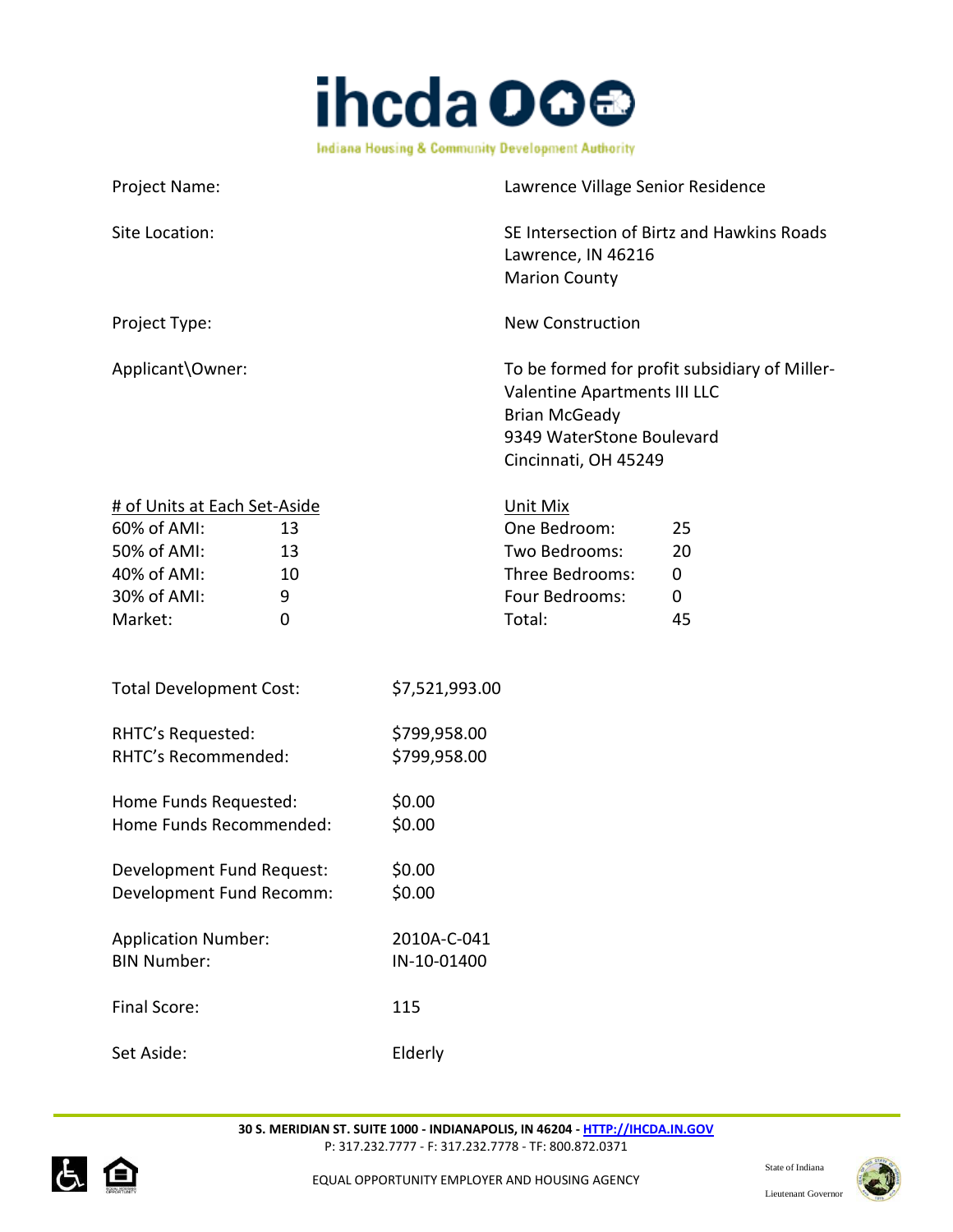

Project Name: Lebanon Pointe Site Location: 2710 North State Road 39 Lebanon, IN 46052 Boone County Project Type: New Construction Applicant\Owner: Lebanon Pointe LLC Aaron Pechota 5309 Transportation Blvd. Cleveland, OH 44125 # of Units at Each Set-Aside Unit Mix 60% of AMI: 18 One Bedroom: 12 50% of AMI: 18 Two Bedrooms: 44 40% of AMI: 14 Three Bedrooms: 6 30% of AMI: 12 12 Four Bedrooms: 0 Market: 0 Total: 62 Total Development Cost: \$9,390,290.00 RHTC's Requested: \$1,000,000.00 RHTC's Recommended: \$1,000,000.00 Home Funds Requested: \$400,000.00 Home Funds Recommended: \$250,000.00 Development Fund Request: \$0.00 Development Fund Recomm: \$0.00 Application Number: 2010A-C-042 BIN Number: IN-10-01500 Final Score: 117 Set Aside: Small City



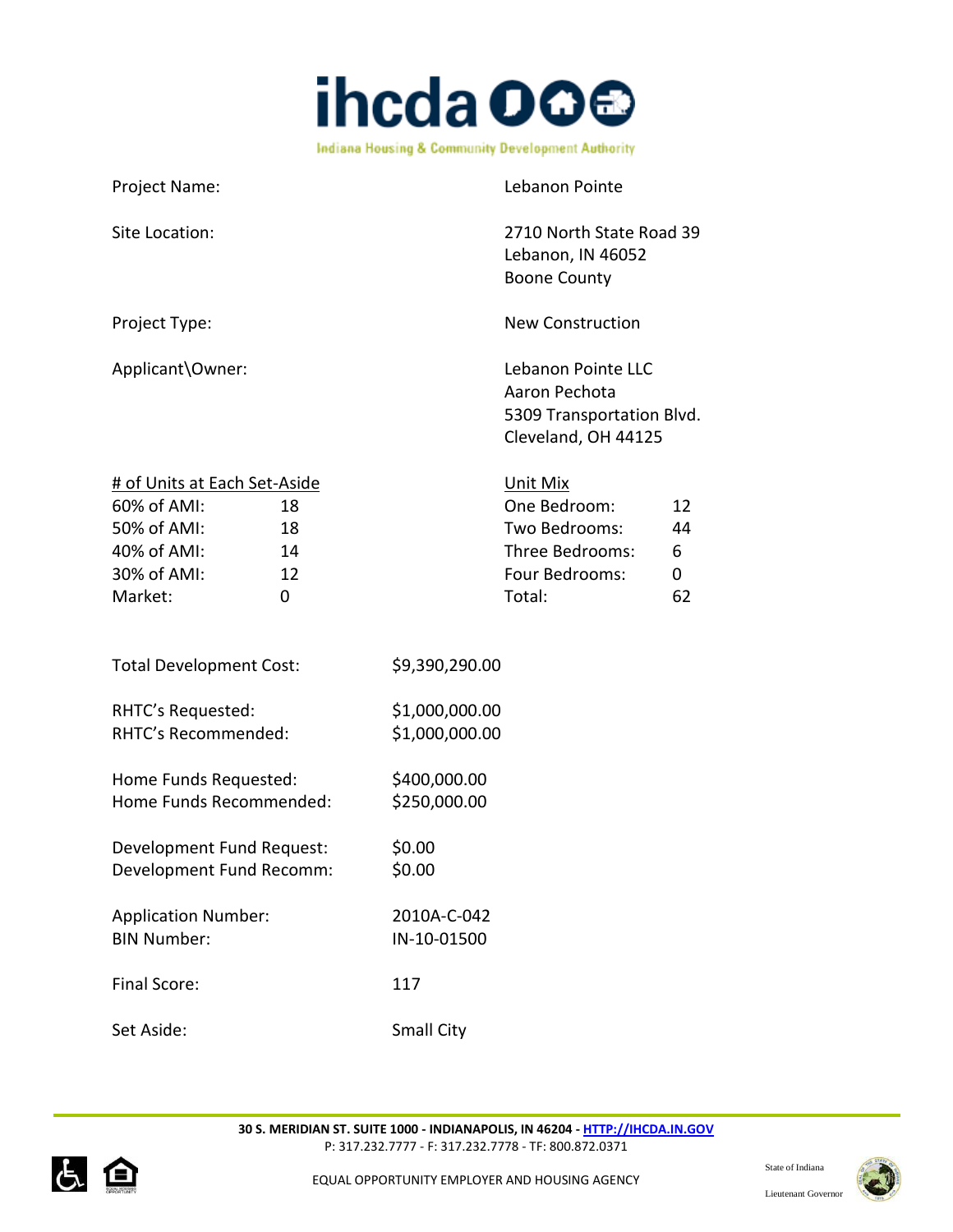

| Project Name:                                                                                                                    | Oak Ridge Apartments                                                                                                 |
|----------------------------------------------------------------------------------------------------------------------------------|----------------------------------------------------------------------------------------------------------------------|
| Site Location:                                                                                                                   | 111 East 17th Street<br>Huntingburg, IN 47542<br><b>Dubois County</b>                                                |
| Project Type:                                                                                                                    | <b>Aquisition Rehab</b>                                                                                              |
| Applicant\Owner:                                                                                                                 | New Oak Ridge Place, LP<br>Henry Olynger<br>5278 East 600 South<br>Gas City, IN 46933                                |
| # of Units at Each Set-Aside<br>60% of AMI:<br>17<br>50% of AMI:<br>17<br>40% of AMI:<br>16<br>30% of AMI:<br>11<br>Market:<br>0 | Unit Mix<br>One Bedroom:<br>33<br>Two Bedrooms:<br>24<br>Three Bedrooms:<br>4<br>Four Bedrooms:<br>0<br>Total:<br>61 |
| <b>Total Development Cost:</b>                                                                                                   | \$6,666,828.00                                                                                                       |
| RHTC's Requested:<br>RHTC's Recommended:                                                                                         | \$615,260.00<br>\$615,260.00                                                                                         |
| Home Funds Requested:<br>Home Funds Recommended:                                                                                 | \$0.00<br>\$0.00                                                                                                     |
| RPLF 515 Requested:<br>RPLF 515 Recommended:                                                                                     | \$500,000.00<br>\$500,000.00                                                                                         |
| <b>Application Number:</b><br><b>BIN Number:</b>                                                                                 | 2010A-C-050<br>IN-10-01600                                                                                           |
| <b>Final Score:</b>                                                                                                              | 104                                                                                                                  |
| Set Aside:                                                                                                                       | Preservation                                                                                                         |



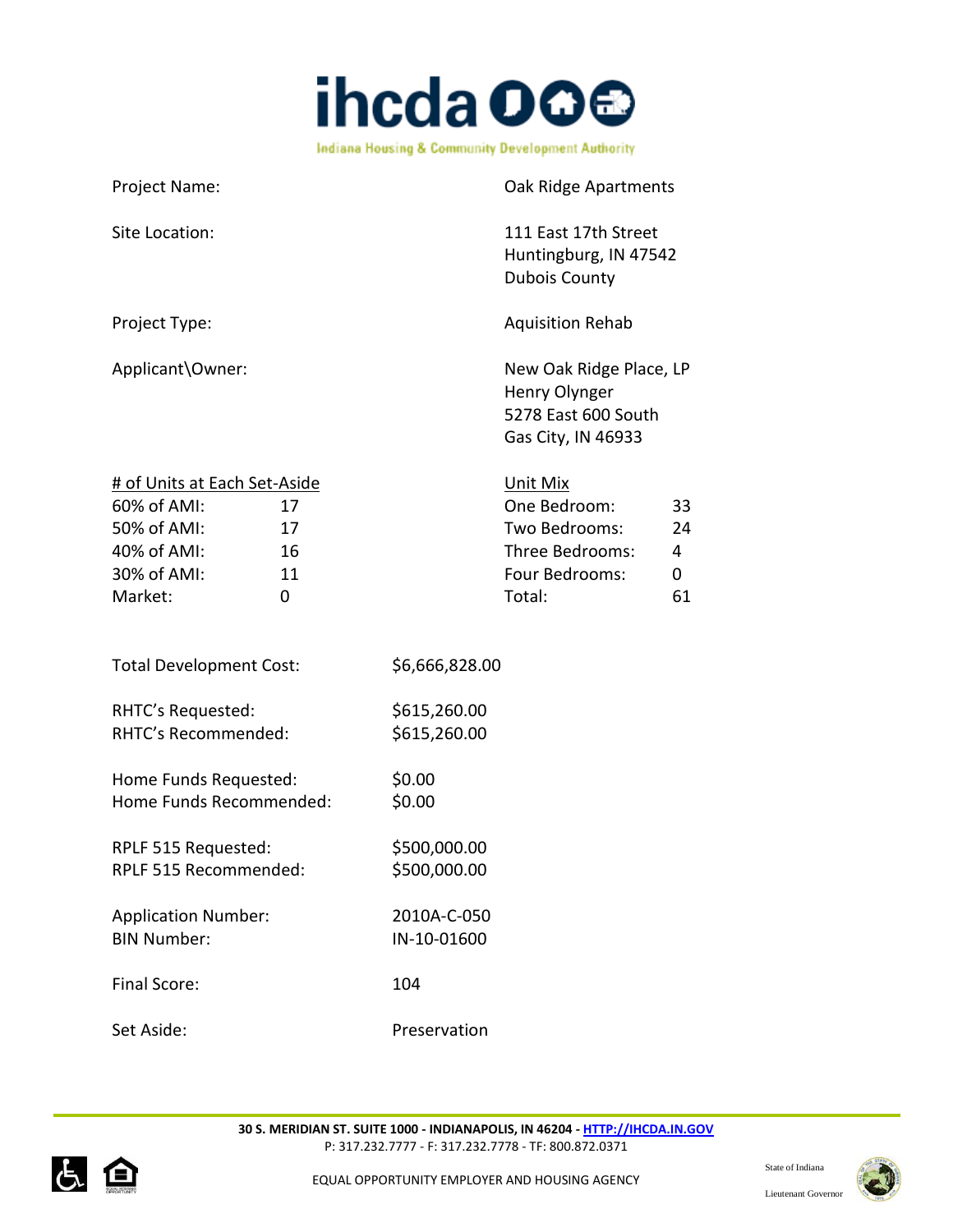

| Project Name:                                                                                                                              |                              | <b>Prairie Apartments II</b>                                                                                     |                            |
|--------------------------------------------------------------------------------------------------------------------------------------------|------------------------------|------------------------------------------------------------------------------------------------------------------|----------------------------|
| Site Location:                                                                                                                             |                              | 2630 Prairie Ave.<br>South Bend, IN 46614<br>St. Joseph County                                                   |                            |
| Project Type:                                                                                                                              |                              | <b>New Construction</b>                                                                                          |                            |
| Applicant\Owner:                                                                                                                           |                              | Prairie Apartments Housing Partners II, LP<br>William J. Hollingsworth<br>12557 Branford St.<br>Carmel, IN 46032 |                            |
| # of Units at Each Set-Aside<br>60% of AMI:<br>28<br>50% of AMI:<br>28<br>40% of AMI:<br>22<br>30% of AMI:<br>18<br>Market:<br>$\mathbf 0$ |                              | Unit Mix<br>One Bedroom:<br>Two Bedrooms:<br>Three Bedrooms:<br>Four Bedrooms:<br>Total:                         | 12<br>48<br>24<br>12<br>96 |
| <b>Total Development Cost:</b>                                                                                                             | \$9,136,093.00               |                                                                                                                  |                            |
| RHTC's Requested:<br>RHTC's Recommended:                                                                                                   | \$993,918.00<br>\$993,918.00 |                                                                                                                  |                            |
| Home Funds Requested:<br>Home Funds Recommended:                                                                                           | \$0.00<br>\$0.00             |                                                                                                                  |                            |
| Development Fund Request:<br>Development Fund Recomm:                                                                                      | \$0.00<br>\$0.00             |                                                                                                                  |                            |
| <b>Application Number:</b><br><b>BIN Number:</b>                                                                                           | 2010A-C-055<br>IN-10-01700   |                                                                                                                  |                            |
| Final Score:                                                                                                                               | 111                          |                                                                                                                  |                            |
| Set Aside:                                                                                                                                 | Large City                   |                                                                                                                  |                            |



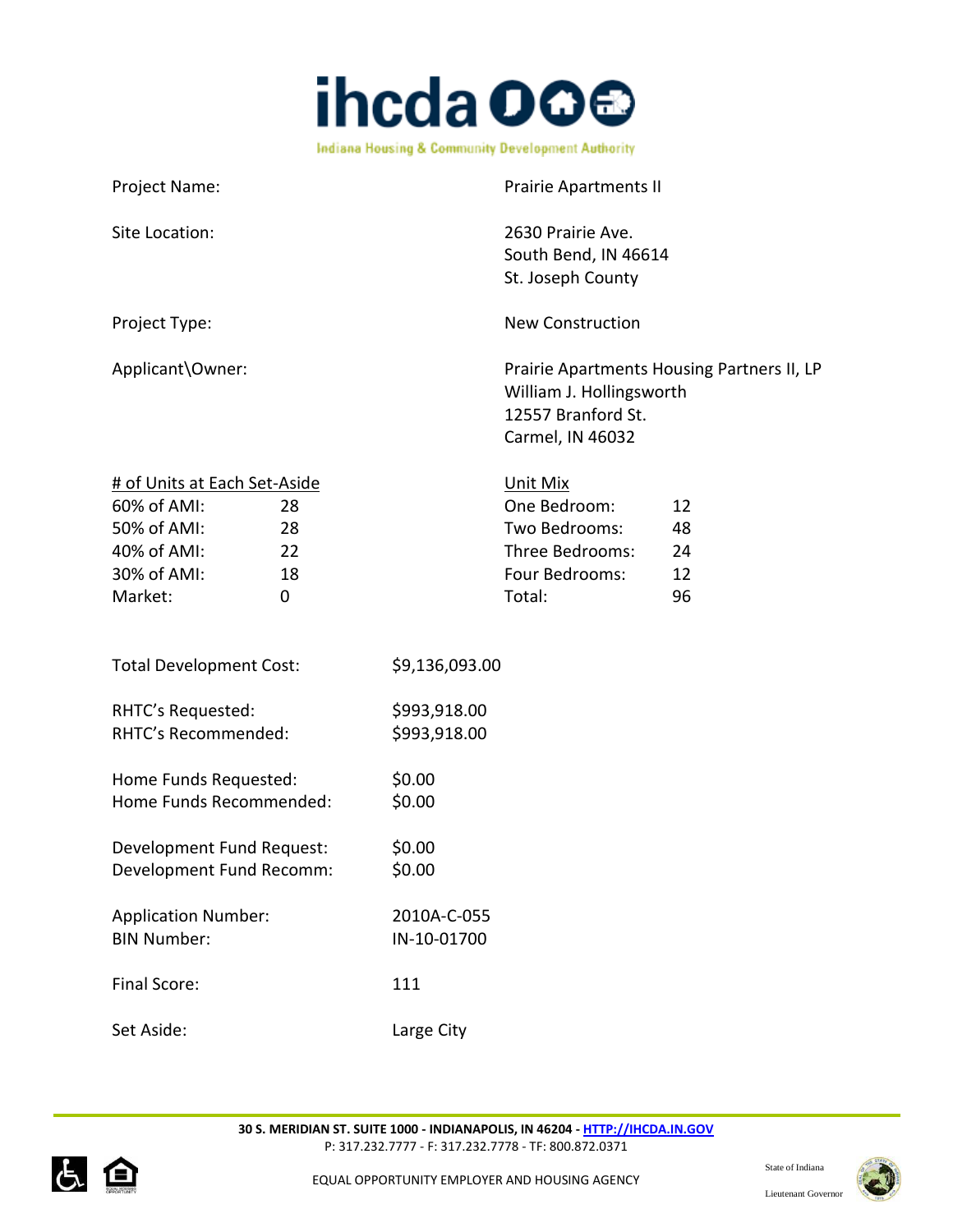

| Project Name:                                                                                                                          | <b>Staughton Senior Community</b>                                                                                    |
|----------------------------------------------------------------------------------------------------------------------------------------|----------------------------------------------------------------------------------------------------------------------|
| Site Location:                                                                                                                         | 5915-47 Staughton Drive<br>Indianapolis, IN 46226<br><b>Marion County</b>                                            |
| Project Type:                                                                                                                          | Rehab                                                                                                                |
| Applicant\Owner:                                                                                                                       | <b>Staughton Senior Community LP</b><br>David Johnson<br>133 West Market Street, Suite 155<br>Indianapolis, IN 46204 |
| # of Units at Each Set-Aside<br>60% of AMI:<br>8<br>50% of AMI:<br>8<br>40% of AMI:<br>7<br>30% of AMI:<br>7<br>Market:<br>$\mathbf 0$ | Unit Mix<br>One Bedroom:<br>30<br>Two Bedrooms:<br>0<br>Three Bedrooms:<br>0<br>Four Bedrooms:<br>0<br>Total:<br>30  |
| <b>Total Development Cost:</b>                                                                                                         | \$4,502,084.00                                                                                                       |
| RHTC's Requested:<br>RHTC's Recommended:                                                                                               | \$353,128.00<br>\$353,128.00                                                                                         |
| Home Funds Requested:<br>Home Funds Recommended:                                                                                       | \$0.00<br>\$0.00                                                                                                     |
| Development Fund Request:<br>Development Fund Recomm:                                                                                  | \$500,000.00<br>\$500,000.00                                                                                         |
| <b>Application Number:</b><br><b>BIN Number:</b>                                                                                       | 2010A-C-060<br>IN-10-01800                                                                                           |
| Final Score:                                                                                                                           | 105                                                                                                                  |
| Set Aside:                                                                                                                             | Preservation                                                                                                         |



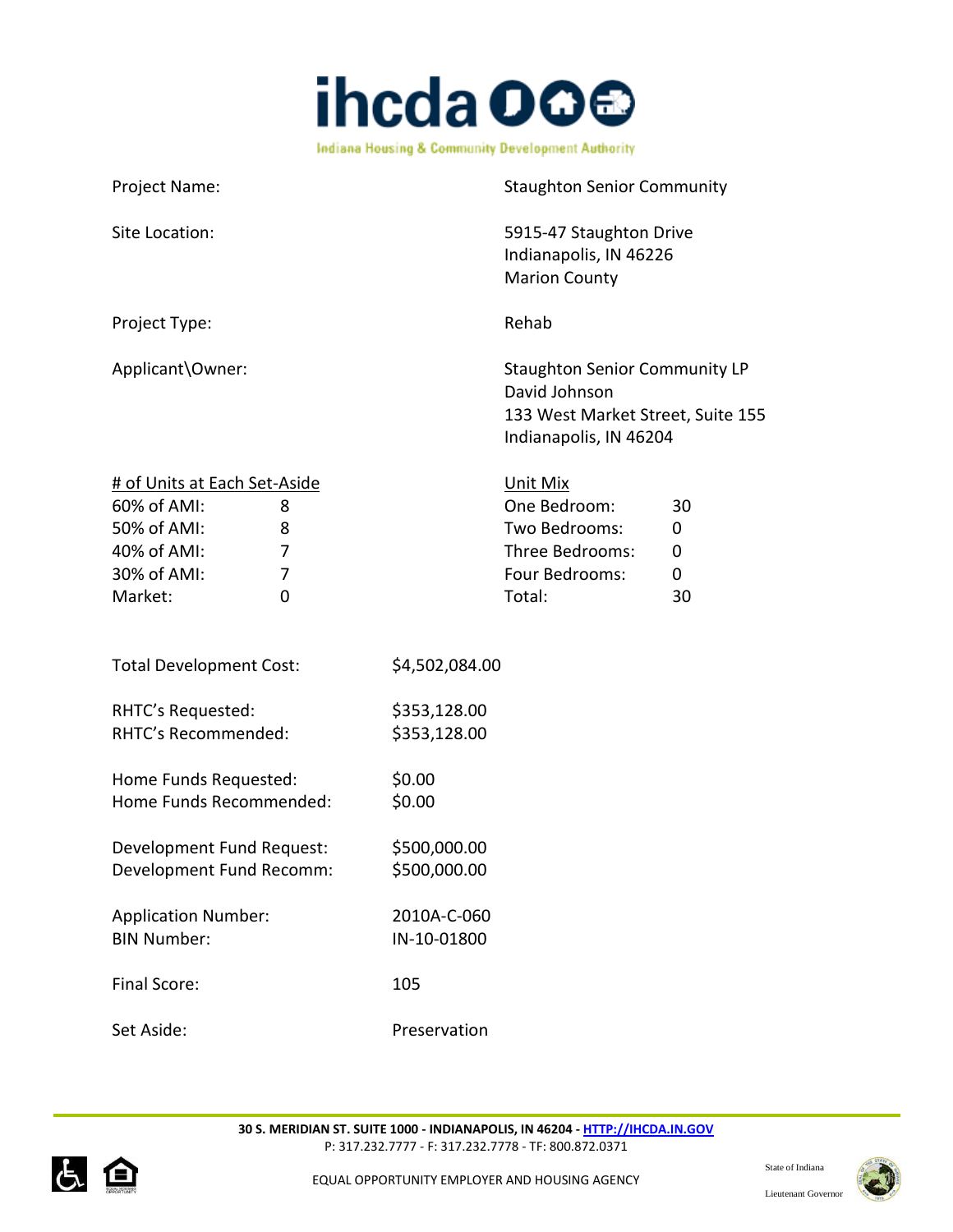

| Project Name:                                                                                                                             |                              | <b>Tannery Commons Senior Apartments</b>                                                 |                          |
|-------------------------------------------------------------------------------------------------------------------------------------------|------------------------------|------------------------------------------------------------------------------------------|--------------------------|
| Site Location:                                                                                                                            |                              | 232 Silver Street<br>New Albany, IN 47150<br><b>Floyd County</b>                         |                          |
| Project Type:                                                                                                                             |                              | <b>Aquisition Rehab</b>                                                                  |                          |
| Applicant\Owner:                                                                                                                          |                              | TCS GP, LLC<br>Pam Young<br>97 Sandy Beach Extension Lane<br>McDaniels, KY 40152         |                          |
| # of Units at Each Set-Aside<br>60% of AMI:<br>8<br>50% of AMI:<br>8<br>40% of AMI:<br>$\overline{7}$<br>30% of AMI:<br>7<br>Market:<br>0 |                              | Unit Mix<br>One Bedroom:<br>Two Bedrooms:<br>Three Bedrooms:<br>Four Bedrooms:<br>Total: | 16<br>14<br>0<br>0<br>30 |
| <b>Total Development Cost:</b>                                                                                                            | \$4,516,073.00               |                                                                                          |                          |
| RHTC's Requested:<br>RHTC's Recommended:                                                                                                  | \$456,994.00<br>\$456,994.00 |                                                                                          |                          |
| Home Funds Requested:<br>Home Funds Recommended:                                                                                          | \$279,000.00<br>\$279,000.00 |                                                                                          |                          |
| Development Fund Request:<br>Development Fund Recomm:                                                                                     | \$0.00<br>\$0.00             |                                                                                          |                          |
| <b>Application Number:</b><br><b>BIN Number:</b>                                                                                          | 2010A-C-062<br>IN-10-01900   |                                                                                          |                          |
| Final Score:                                                                                                                              | 111.5                        |                                                                                          |                          |
| Set Aside:                                                                                                                                | Preservation                 |                                                                                          |                          |



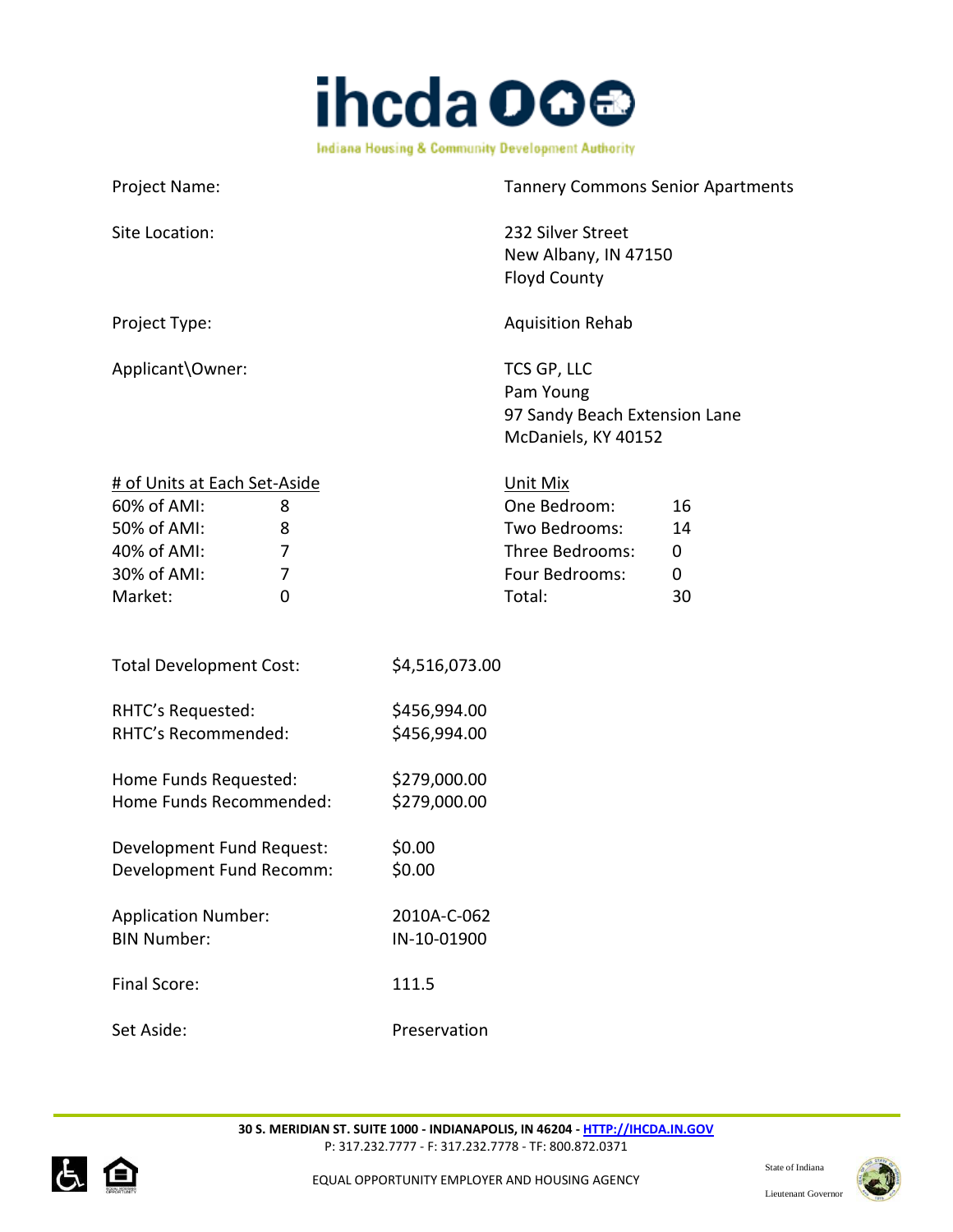

| Project Name:                                                                                                                   | West York Redevelopment                                                                                             |
|---------------------------------------------------------------------------------------------------------------------------------|---------------------------------------------------------------------------------------------------------------------|
| Site Location:                                                                                                                  | 800 to 1426 Ohio<br>Walkerton, IN 46574<br>St. Joseph County                                                        |
| Project Type:                                                                                                                   | <b>New Construction</b>                                                                                             |
| Applicant\Owner:                                                                                                                | West York Redevelopment LP<br>Steve K. Walters<br>104 South Main Street<br>Nappanee, IN 46550                       |
| # of Units at Each Set-Aside<br>60% of AMI:<br>14<br>50% of AMI:<br>14<br>40% of AMI:<br>12<br>30% of AMI:<br>0<br>Market:<br>0 | Unit Mix<br>One Bedroom:<br>0<br>Two Bedrooms:<br>4<br>Three Bedrooms:<br>28<br>Four Bedrooms:<br>8<br>Total:<br>40 |
| <b>Total Development Cost:</b>                                                                                                  | \$11,228,942.00                                                                                                     |
| RHTC's Requested:<br>RHTC's Recommended:                                                                                        | \$913,580.00<br>\$913,580.00                                                                                        |
| Home Funds Requested:<br>Home Funds Recommended:                                                                                | \$400,000.00<br>\$400,000.00                                                                                        |
| Development Fund Request:<br>Development Fund Recomm:                                                                           | \$0.00<br>\$0.00                                                                                                    |
| <b>Application Number:</b><br><b>BIN Number:</b>                                                                                | 2010A-C-065<br>IN-10-02100                                                                                          |
| <b>Final Score:</b>                                                                                                             | 100.25                                                                                                              |
| Set Aside:                                                                                                                      | General                                                                                                             |



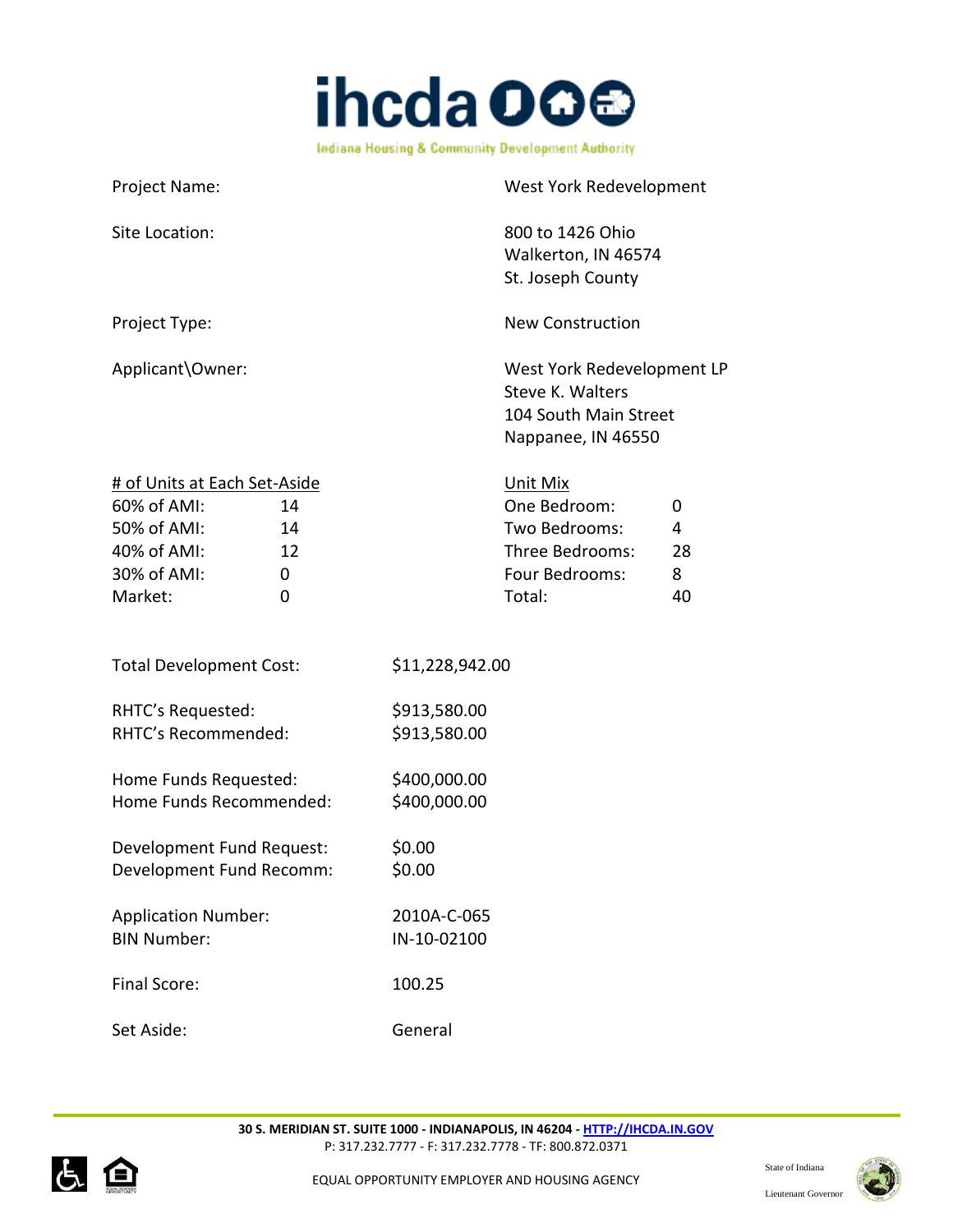

| Project Name:                                                                                                                                |                              | <b>Westgate Apartments</b>                                                               |                                                   |
|----------------------------------------------------------------------------------------------------------------------------------------------|------------------------------|------------------------------------------------------------------------------------------|---------------------------------------------------|
| Site Location:                                                                                                                               |                              | 500 West Harrison & 585 West Harding<br>Orleans, IN 47452<br><b>Orange County</b>        |                                                   |
| Project Type:                                                                                                                                |                              | <b>Aquisition Rehab</b>                                                                  |                                                   |
| Applicant\Owner:                                                                                                                             |                              | New Westgate, LP<br>Henry Olynger<br>5278 East 600 South<br>Gas City, IN 46933           |                                                   |
| # of Units at Each Set-Aside<br>60% of AMI:<br>10<br>50% of AMI:<br>10<br>40% of AMI:<br>10<br>30% of AMI:<br>9<br>Market:<br>$\overline{0}$ |                              | Unit Mix<br>One Bedroom:<br>Two Bedrooms:<br>Three Bedrooms:<br>Four Bedrooms:<br>Total: | 27<br>12<br>$\boldsymbol{0}$<br>$\mathbf 0$<br>39 |
| <b>Total Development Cost:</b>                                                                                                               | \$2,558,000.00               |                                                                                          |                                                   |
| RHTC's Requested:<br>RHTC's Recommended:                                                                                                     | \$206,735.00<br>\$206,735.00 |                                                                                          |                                                   |
| Home Funds Requested:<br>Home Funds Recommended:                                                                                             | \$0.00<br>\$0.00             |                                                                                          |                                                   |
| RPLF 515 Requested:<br>RPLF 515 Recommended:                                                                                                 | \$150,000.00<br>\$150,000.00 |                                                                                          |                                                   |
| <b>Application Number:</b><br><b>BIN Number:</b>                                                                                             | 2010A-C-066<br>IN-10-02200   |                                                                                          |                                                   |
| Final Score:                                                                                                                                 | 109                          |                                                                                          |                                                   |
| Set Aside:                                                                                                                                   | Rural                        |                                                                                          |                                                   |